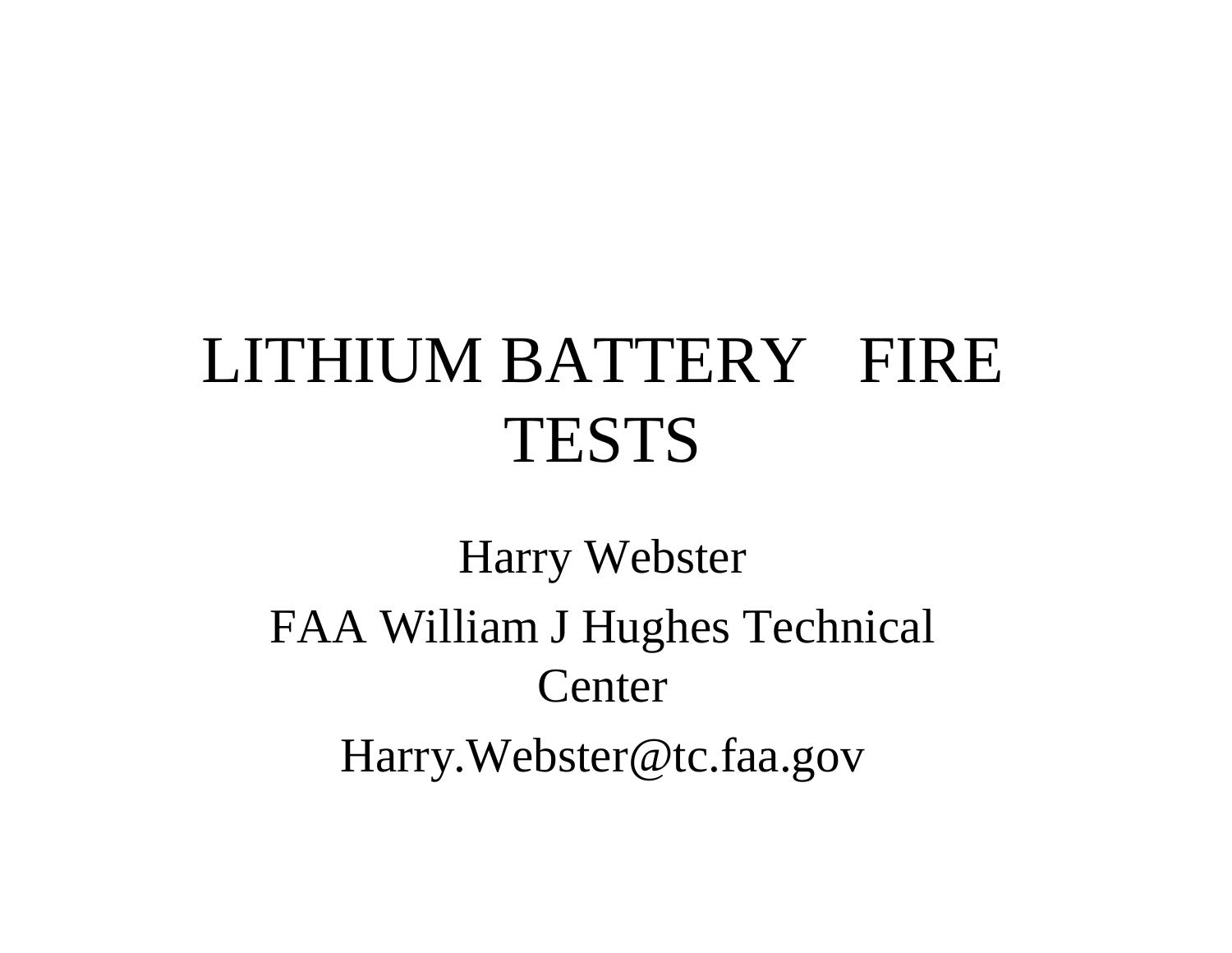# **BACKGROUND**

- There have been several incidents involving both lithium primary (non-rechargeable) and lithium-ion (rechargeable) batteries
- Aircraft Cargo Fire
	- –April 99 (LAX)
	- – Dropped pallet of lithium primary batteries on ramp caught fire
	- –No external ignition source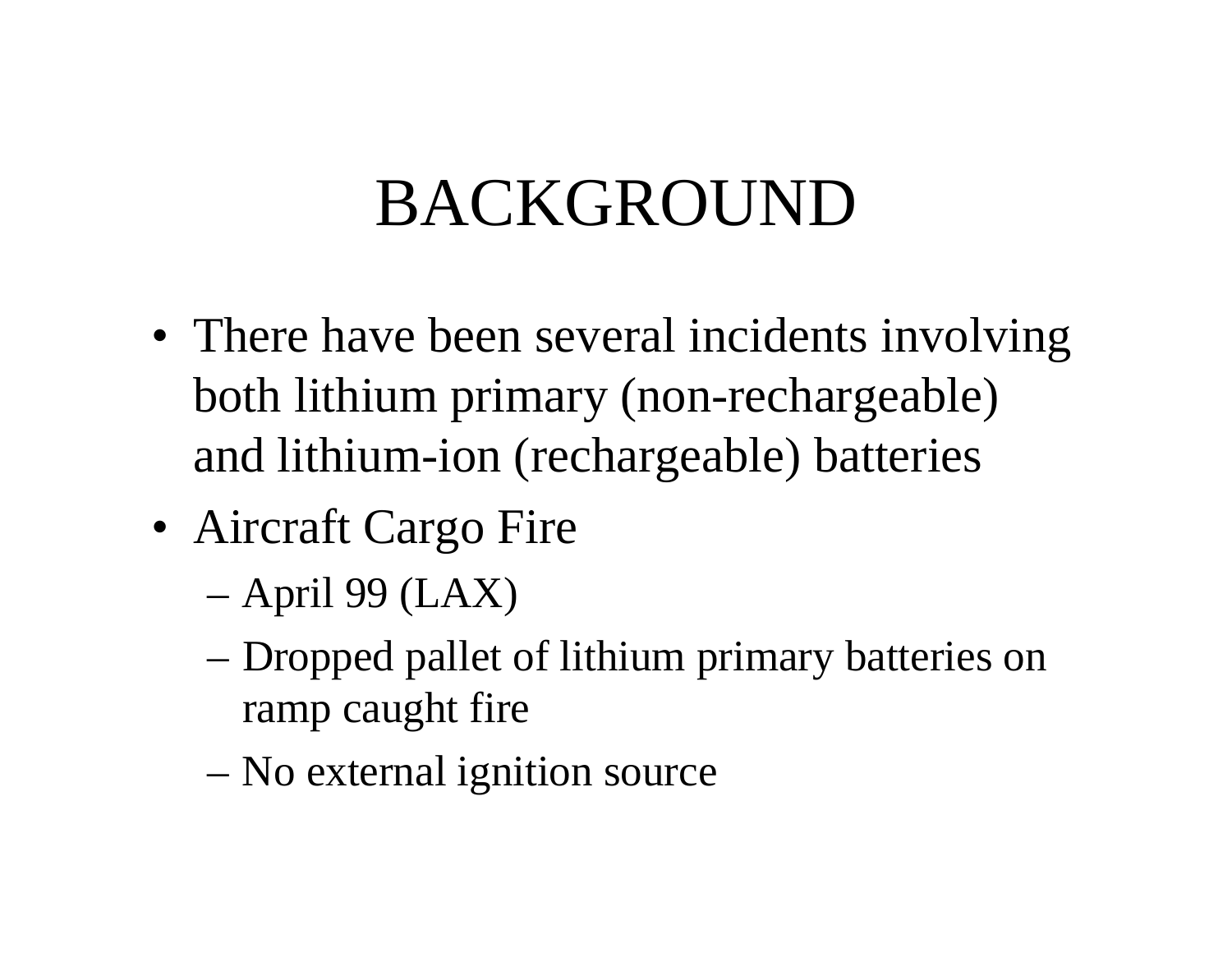## BACKGROUND

- FEDEX Memphis incident
	- A shipment of lithium-ion batteries were placed in a cargo container and loaded into a FEDEX aircraft
	- The handlers smelled smoke and determined it was coming from the cargo container
	- The container was off loaded from the aircraft and burst into flames on the ramp
	- NTSB investigation determined the source of the fire was the lithium battery shipment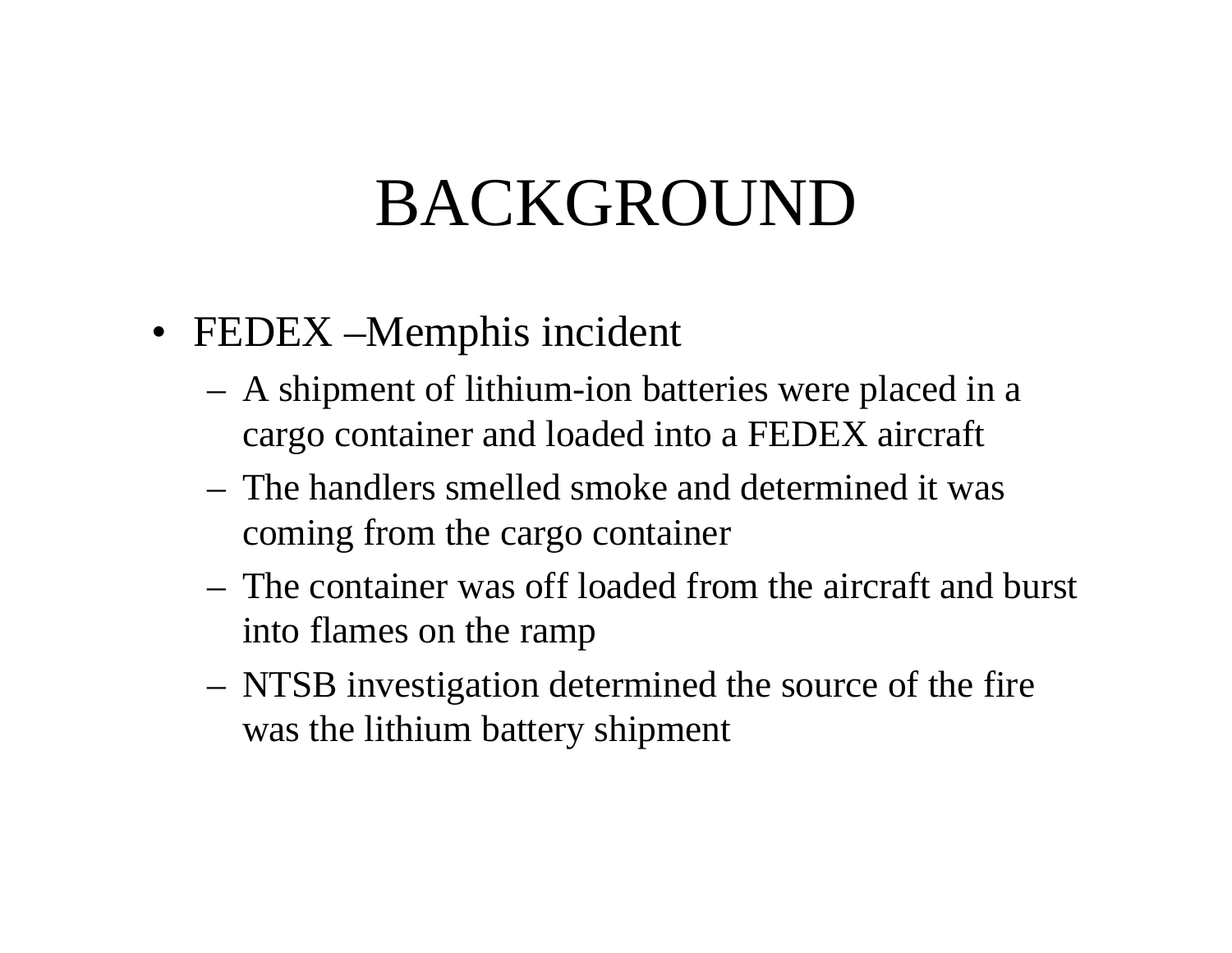# Primary Battery Major Findings

- A relatively small fire source is sufficient start a lithium battery fire
- The ignition of a single battery produces enough heat to ignite adjacent batteries
- Halon 1301 is ineffective in suppressing a lithium battery fire
- Batteries of the same type but from different manufacturers exhibit varying flammability characteristics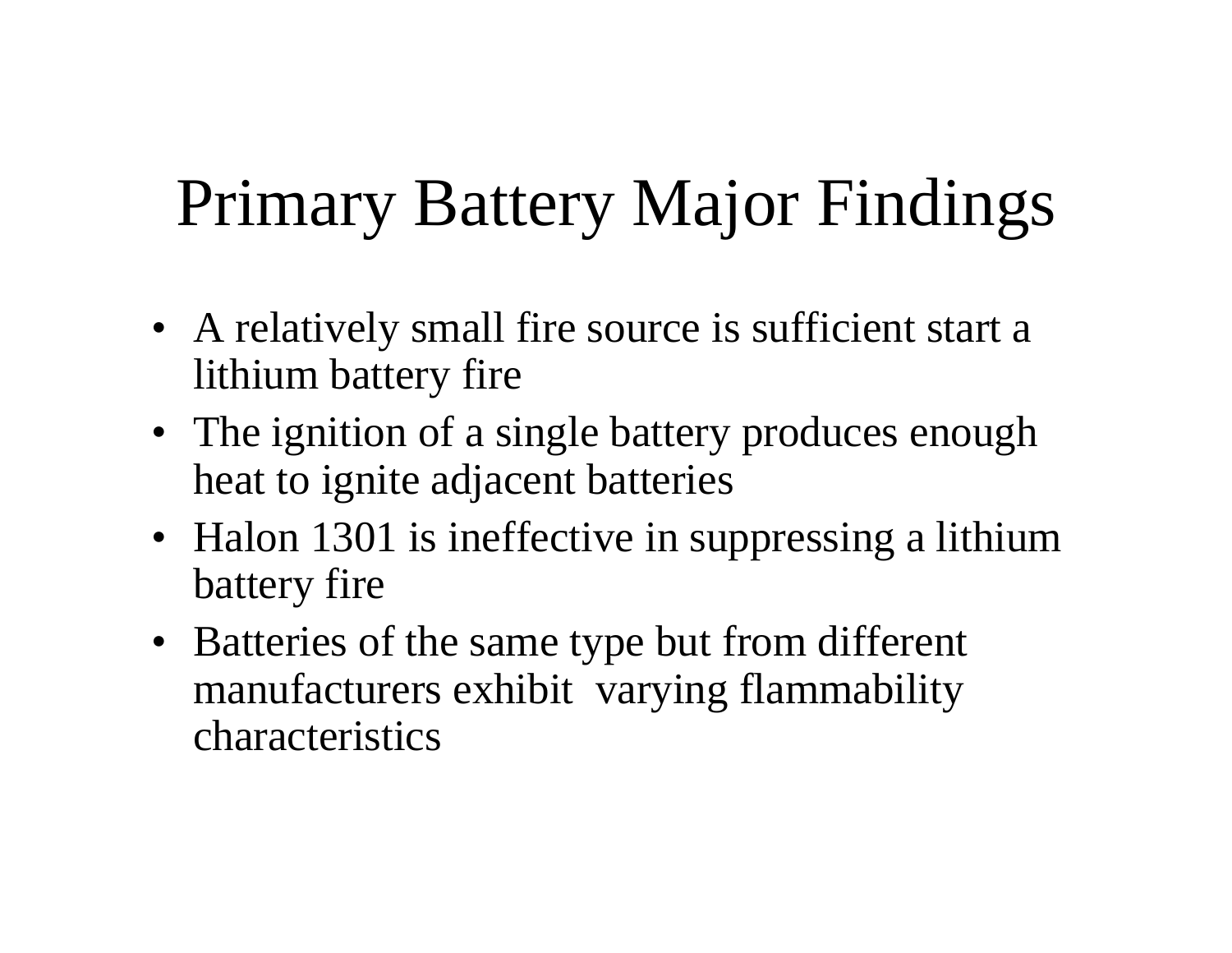# Primary Battery Major Findings (2)

- Halon 1301 chemically interacts with the burning lithium and electrolyte-with no effect on fire intensity
- Cargo liner is vulnerable to penetration by molten lithium
- Batteries fuse together when exposed to flame, promoting propagation between batteries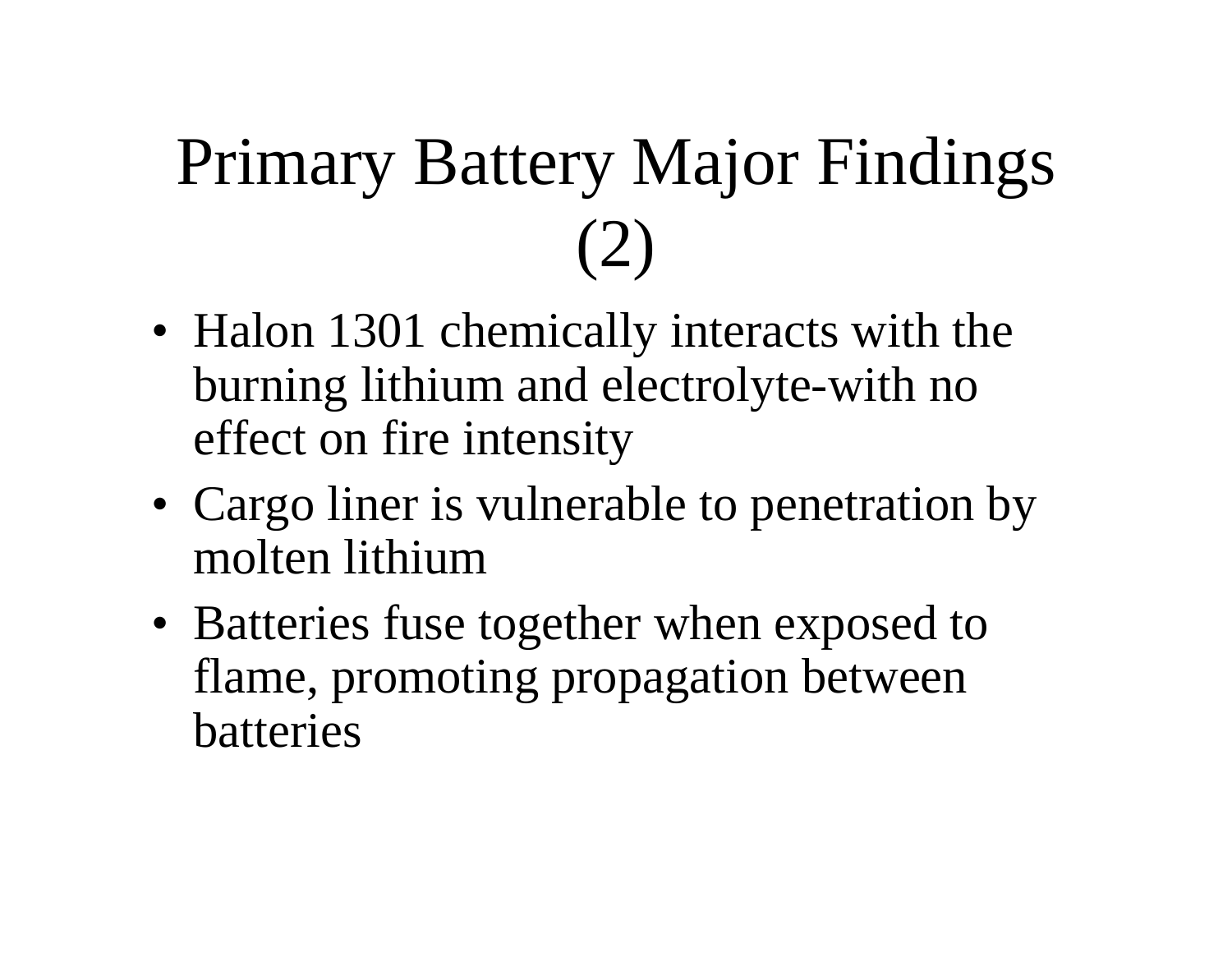# Primary Battery Major Findings (3)

- The temperatures found in a suppressed smoldering cargo fire are sufficient to ignite a primary lithium battery
- The pressure rise due to battery ignition is sufficient to compromise the integrity of a cargo compartment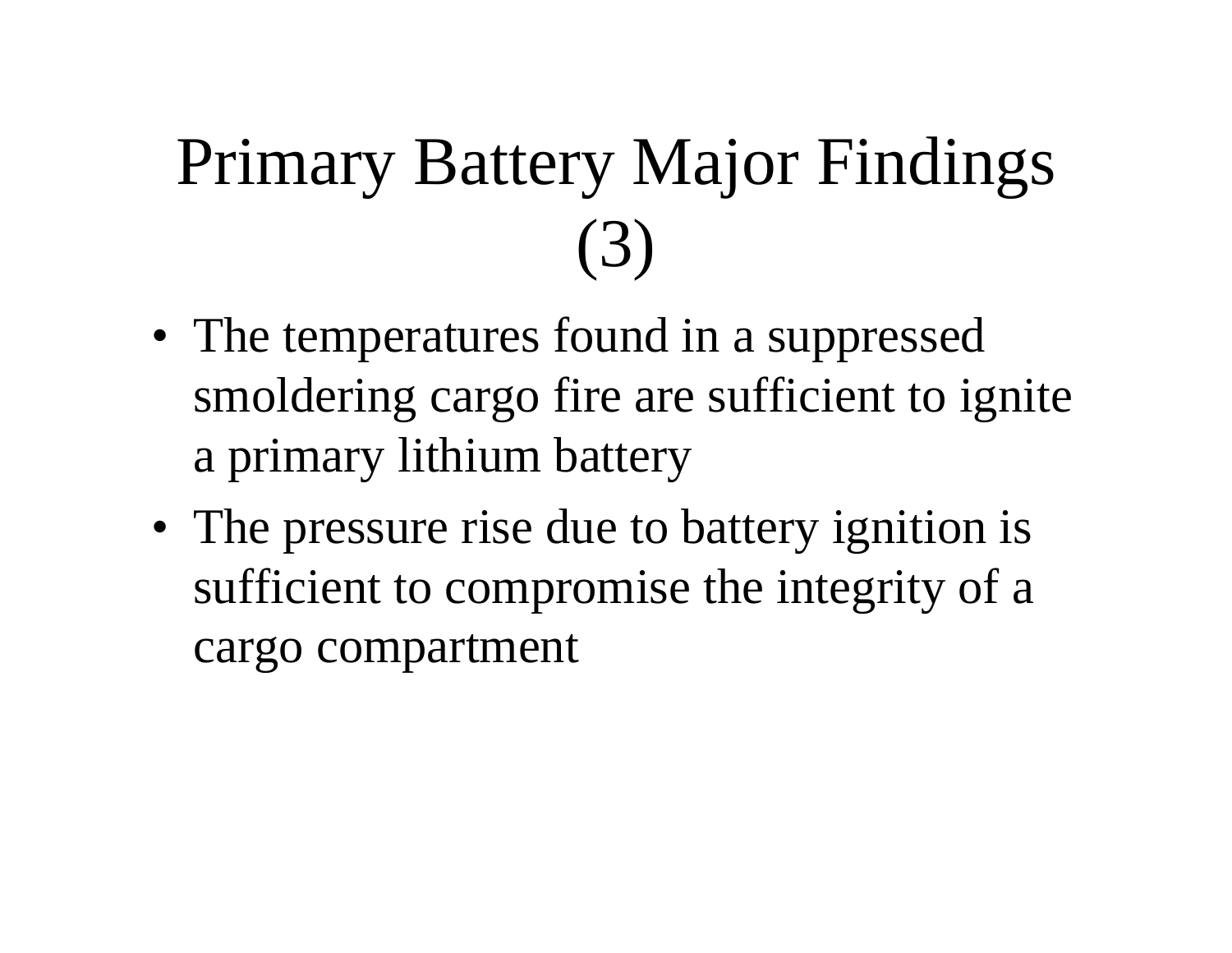# REPORT PUBLISHED

- "Flammability Assessment of Bulk-Packed, Nonrechargeable Lithium Primary Batteries in Transport Category Aircraft" by Harry Webster, June 2004
- DOT/FAA/AR-04/26
- Report can be found at: http://www.fire.tc.faa.gov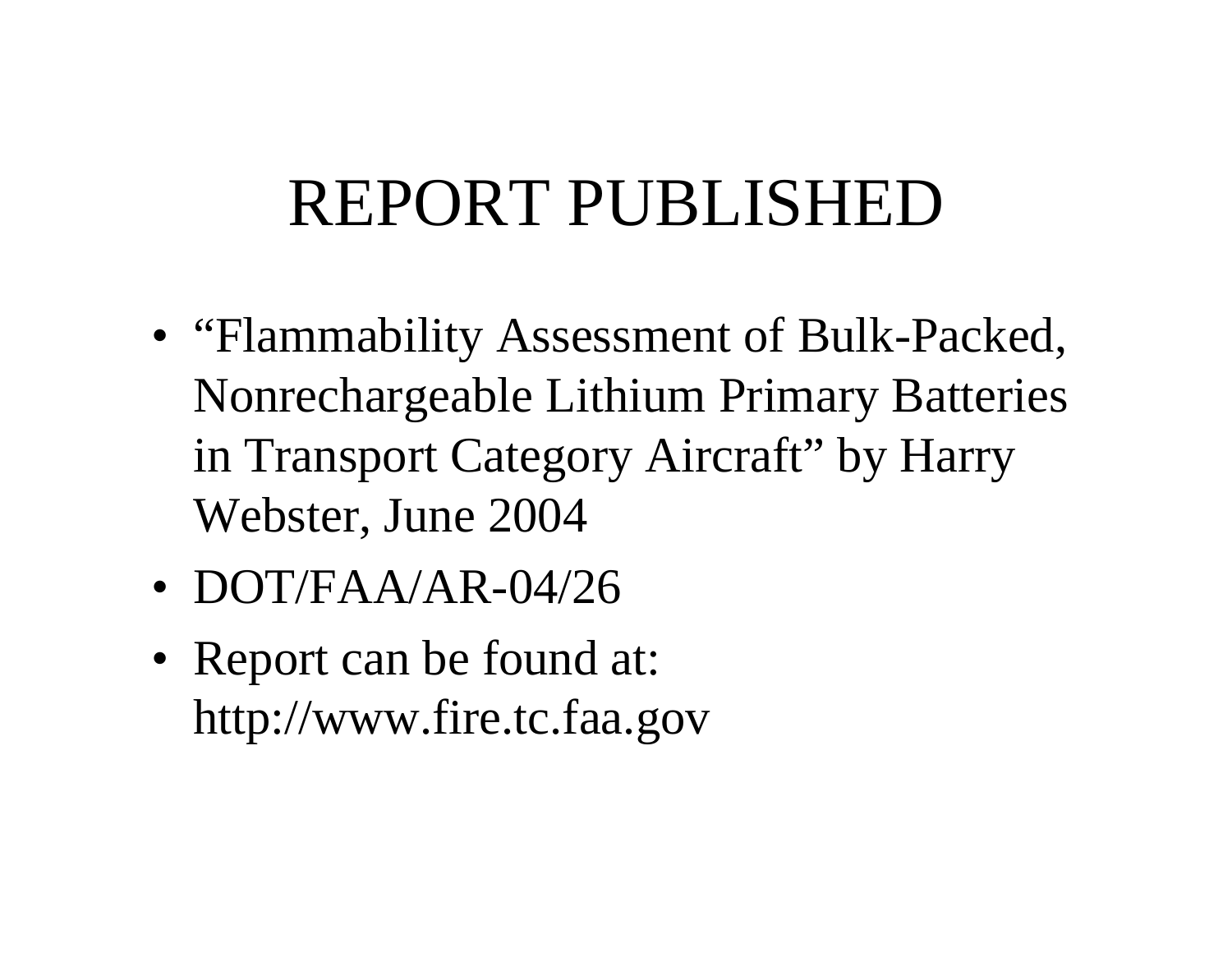# RSPA Interim Final Rule Issued

- "Prohibition on the Transportation of Primary Lithium Batteries and Cells Aboard Passenger Aircraft"
- 49 CFR Parts 171, 172, 173 and 175 [Docket No. **RSPA**-04-19886 (HM-224E] RIN 2137- AE05
- • prohibits primary lithium battery cargo shipments on passenger carrying aircraft
- Federal Register, December 15, 2004, Page 75208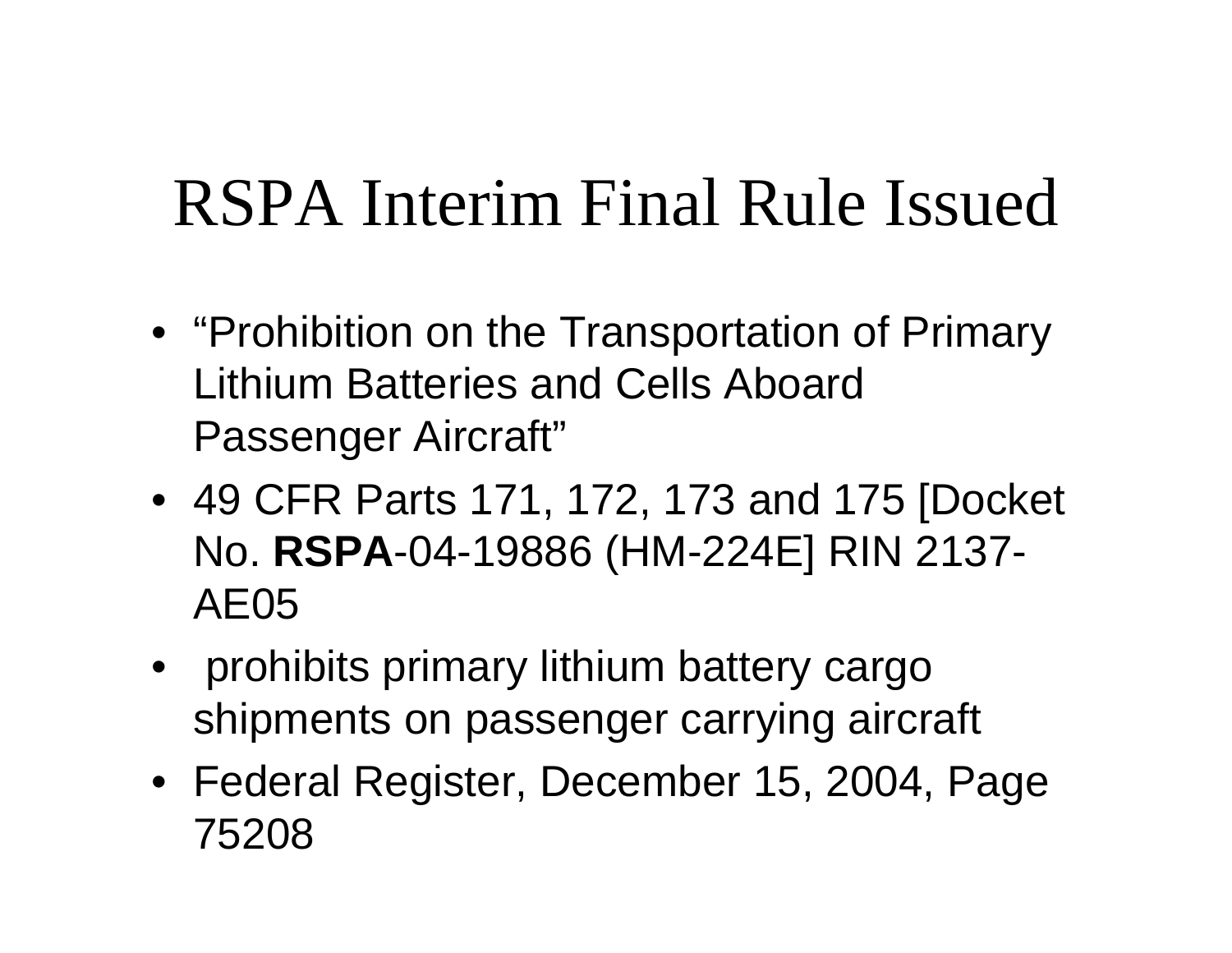# Lithium-Ion Battery Flammability Tests

- HM-224E: "RSPA and the FAA will continue to study the hazards associated with the transportation of secondary (rechargeable) lithium batteries and will initiate additional actions as necessary."
- Investigate flammability characteristics, Extinguishing system effectiveness, battery charge state, battery failure mode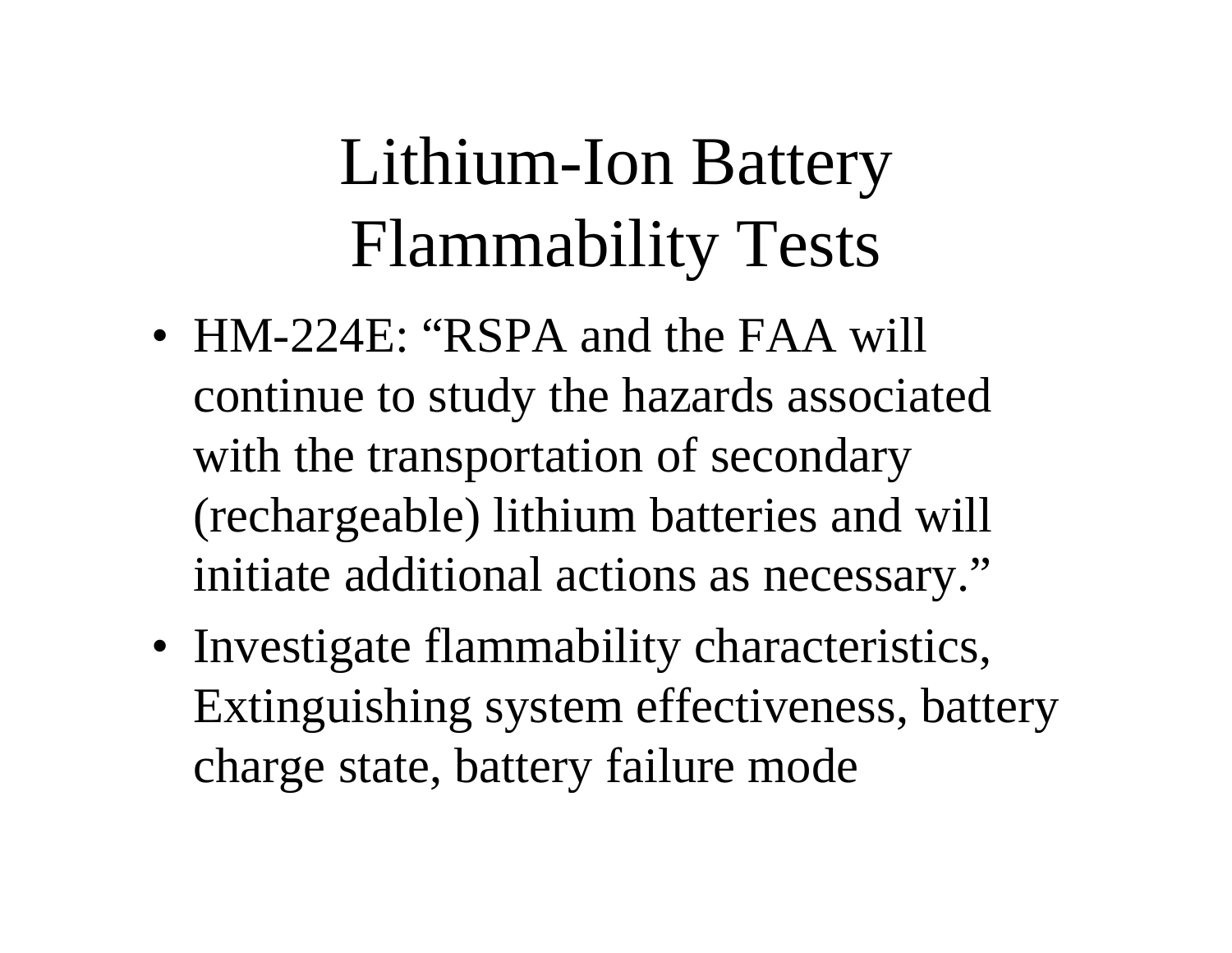# Lithium-Ion Battery Types

- Initial testing will be done with 18650 type cells routinely used to power laptop computers
- Additional tests may be done with flat prismatic cells used in cell phones
- Tests will be conducted at 100% and 50% charge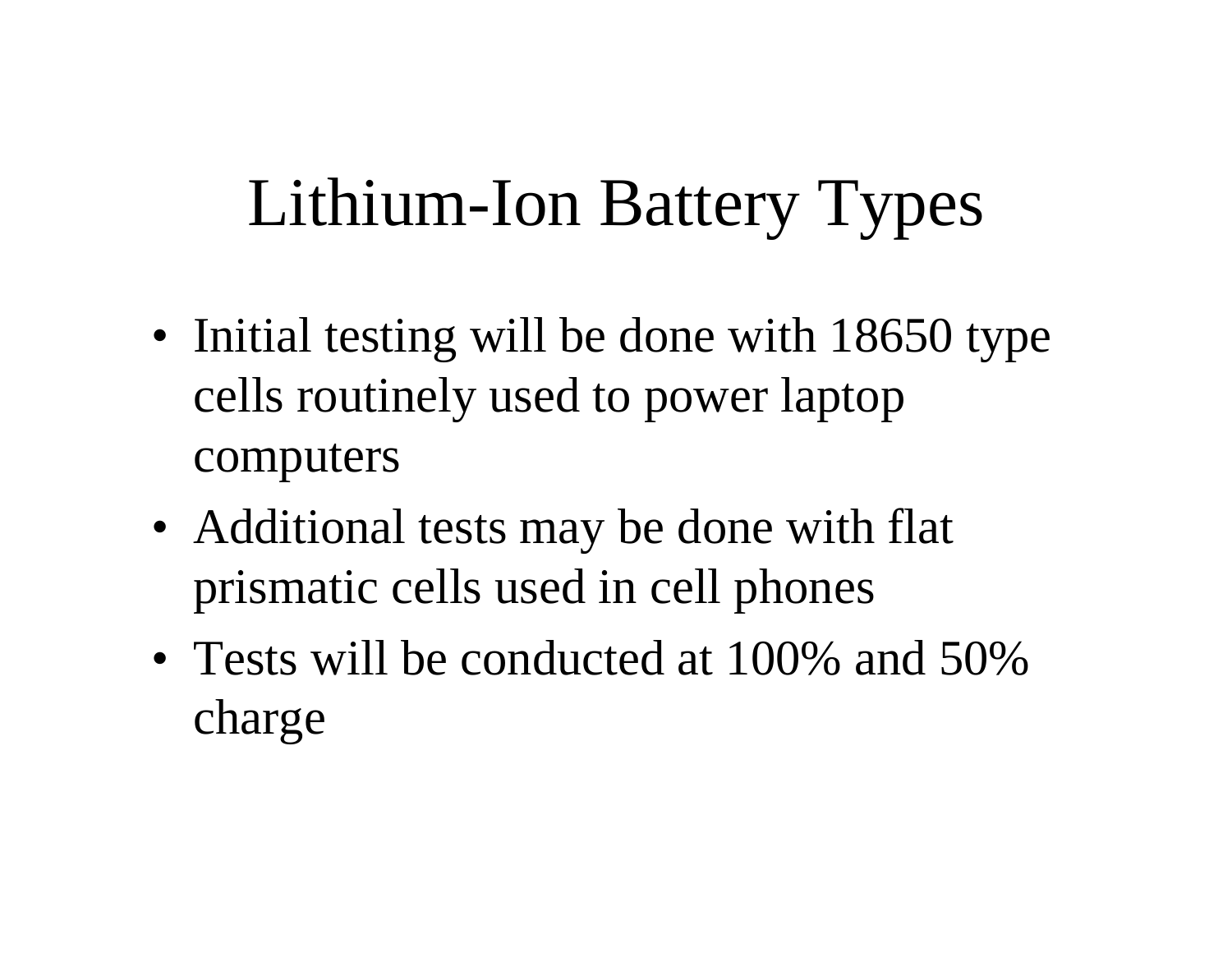### Test Conditions

- The same 64 cubic foot test chamber used for the primary batteries will be used
- Batteries will be subjected to small alcohol fires
- Data will include chamber temperature and heat flux measurements and each test will be documented with video coverage
- Pressure rise will be measured in the Pressure Modeling Facility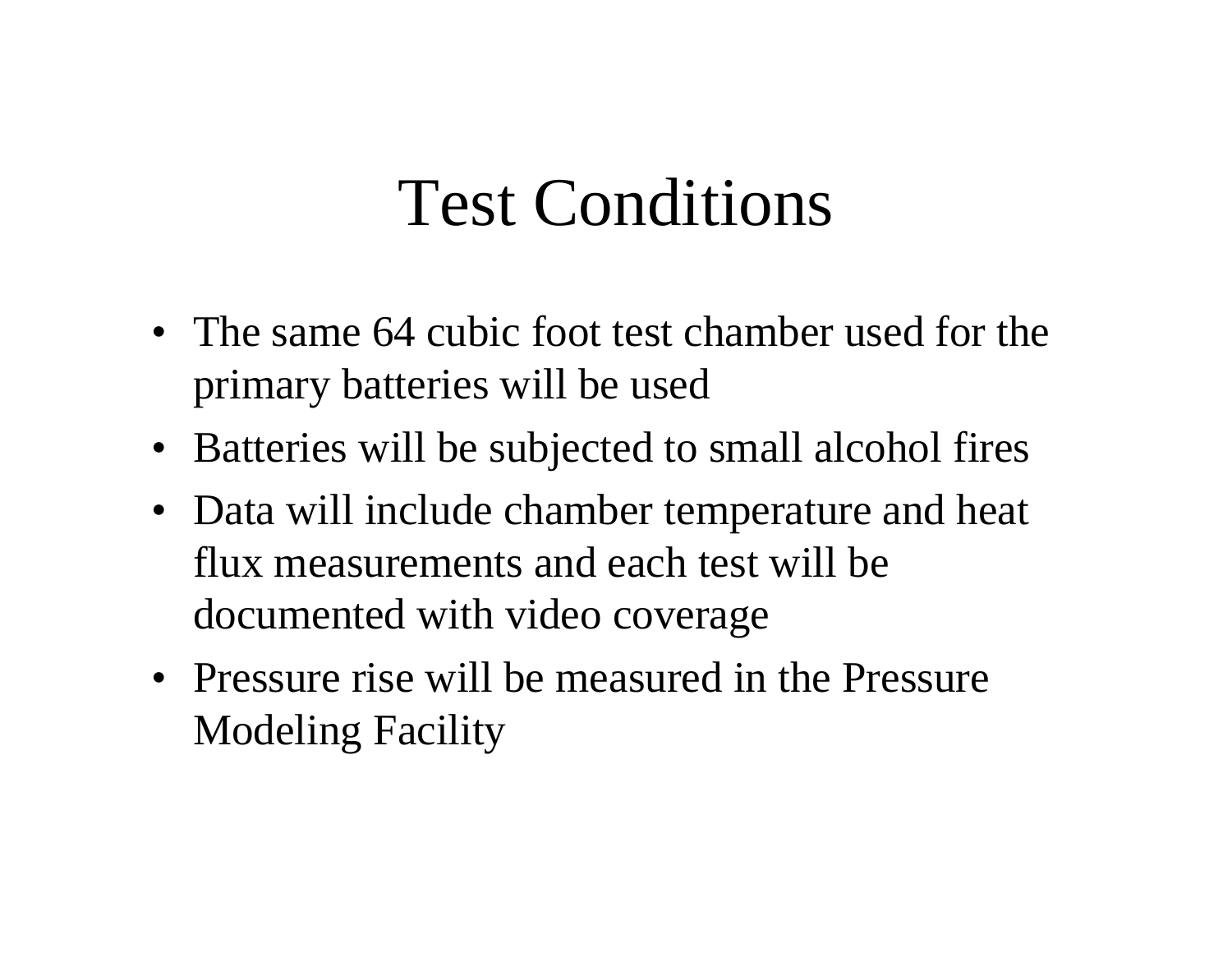## Test Conditions (2)

- Batteries will be tested singly and in groups
- Halon effectiveness tests will be conducted at 5% and 3% concentration
- Oven tests will be conducted to determine the auto-ignition temperature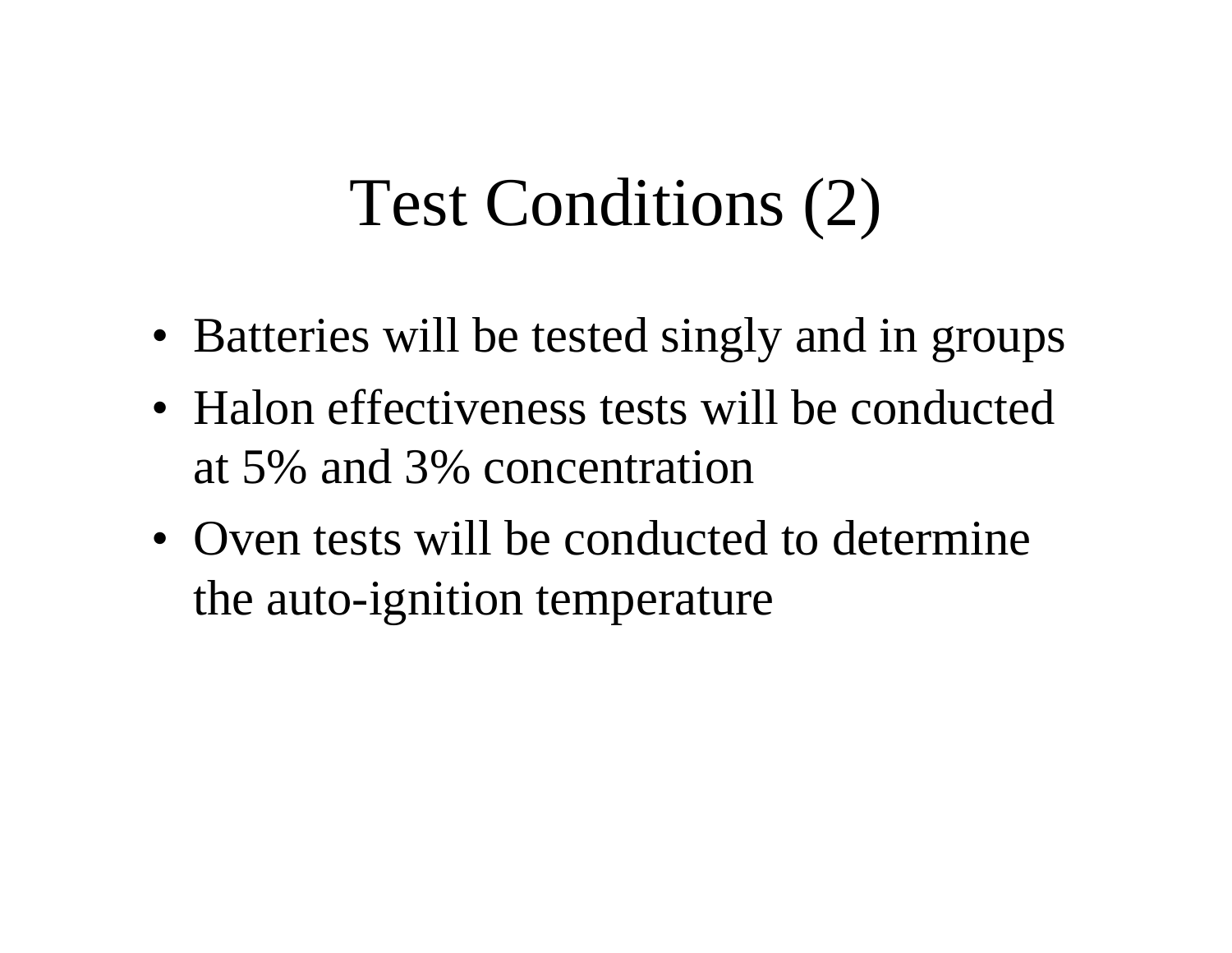- Lithium 18650 cells were provided byfive different manufacturers.
- Cells were delivered in two states of charge – Normal shipping charge, approximately 50% –
	- Full charge (100%)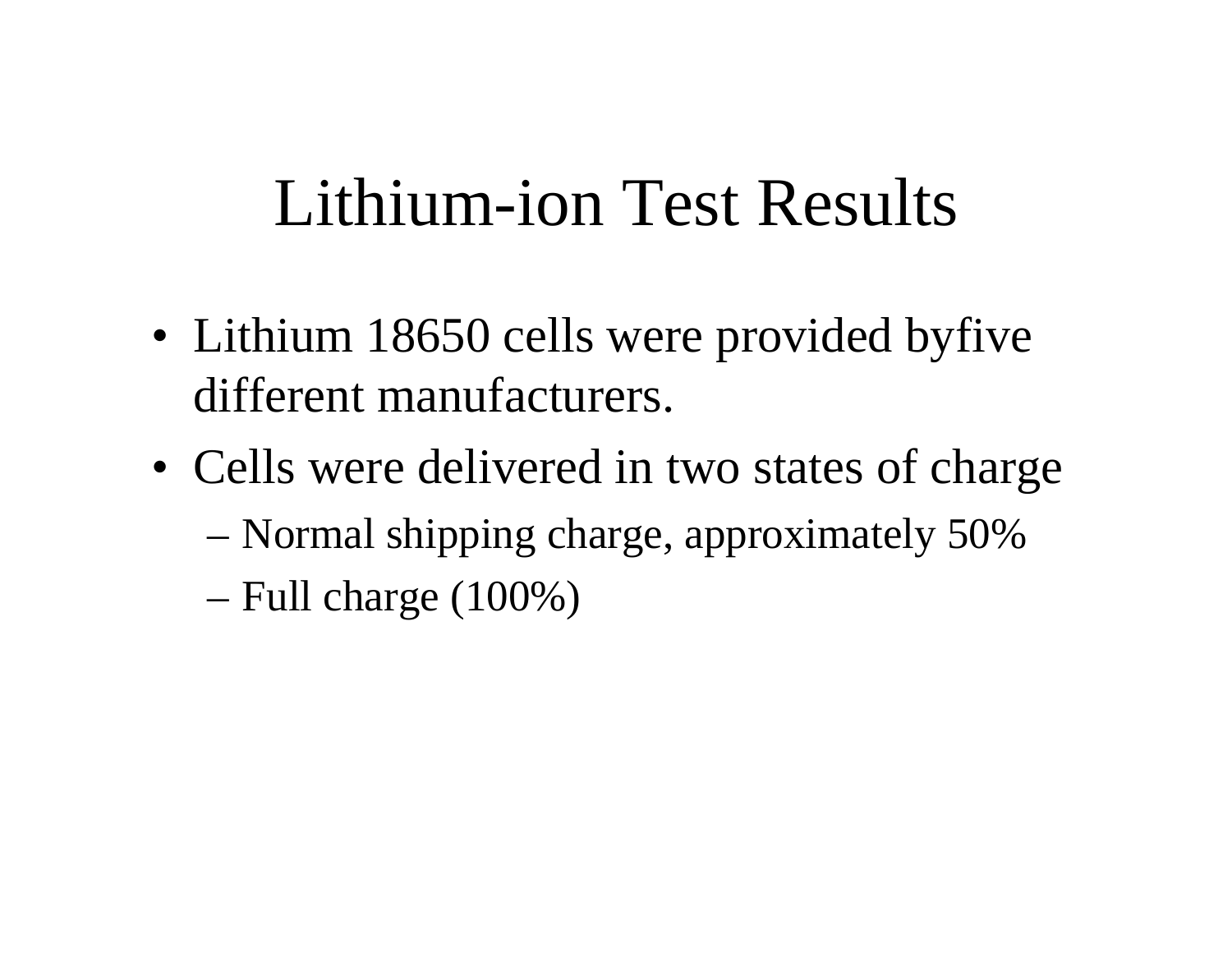## Typical 18650 Cell

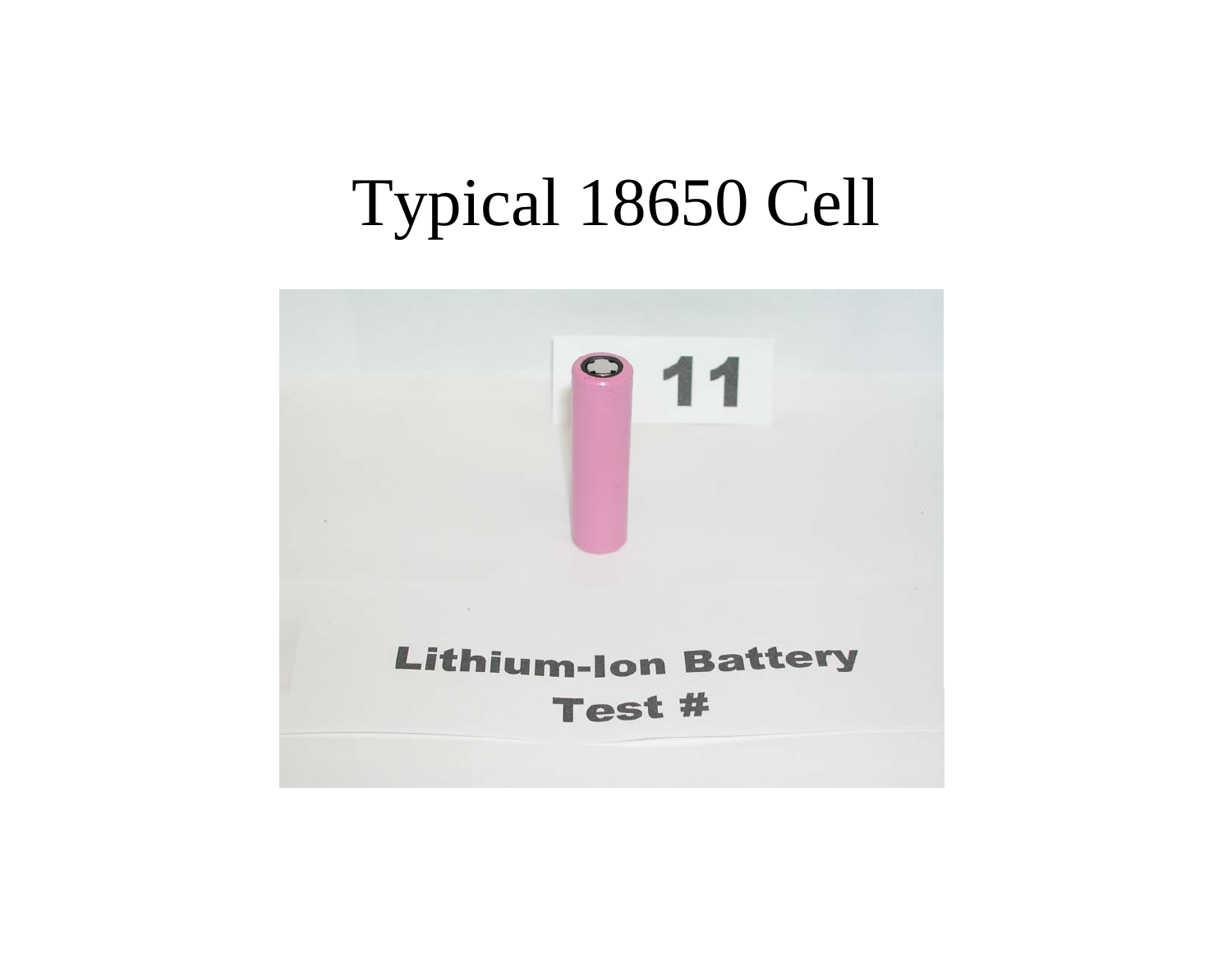- Tests were conducted at both 50% and 100% charge in the 64 cubic foot chamber with 1, 4, 8 and 16 cell groups.
- Cells were exposed to a small alcohol fire
- Video, temperature and heat flux data was collected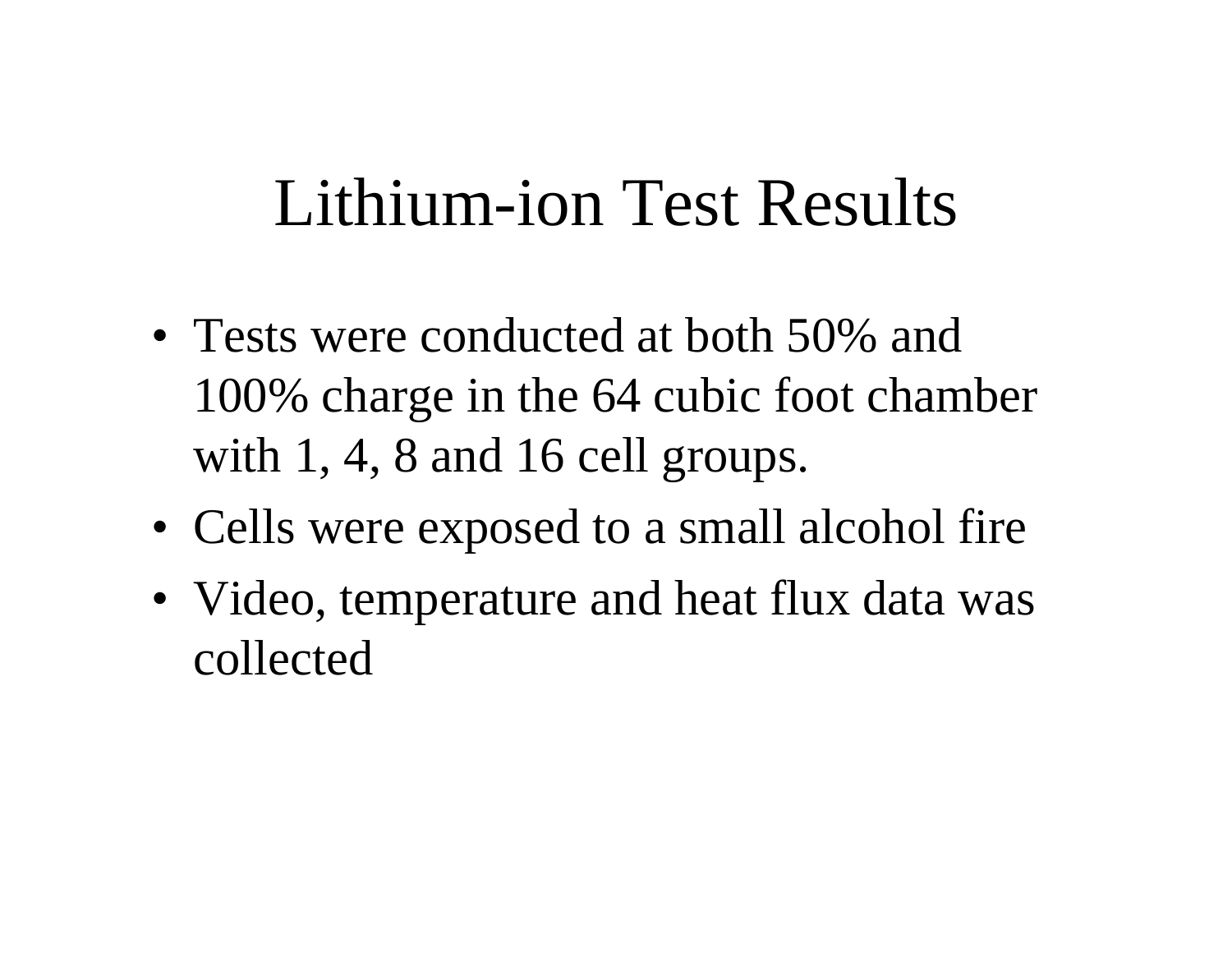- Typical 50% charge cell response to alcohol fire:
	- Initial pressure relief through positive terminal blow out vent ports, small amount of liquid released. Liquid is flammable and readily burns when exposed to the alcohol fire
	- – 20-30 seconds later, liquid electrolyte is forcefully vented through the positive terminal vent ports. This liquid is highly flammable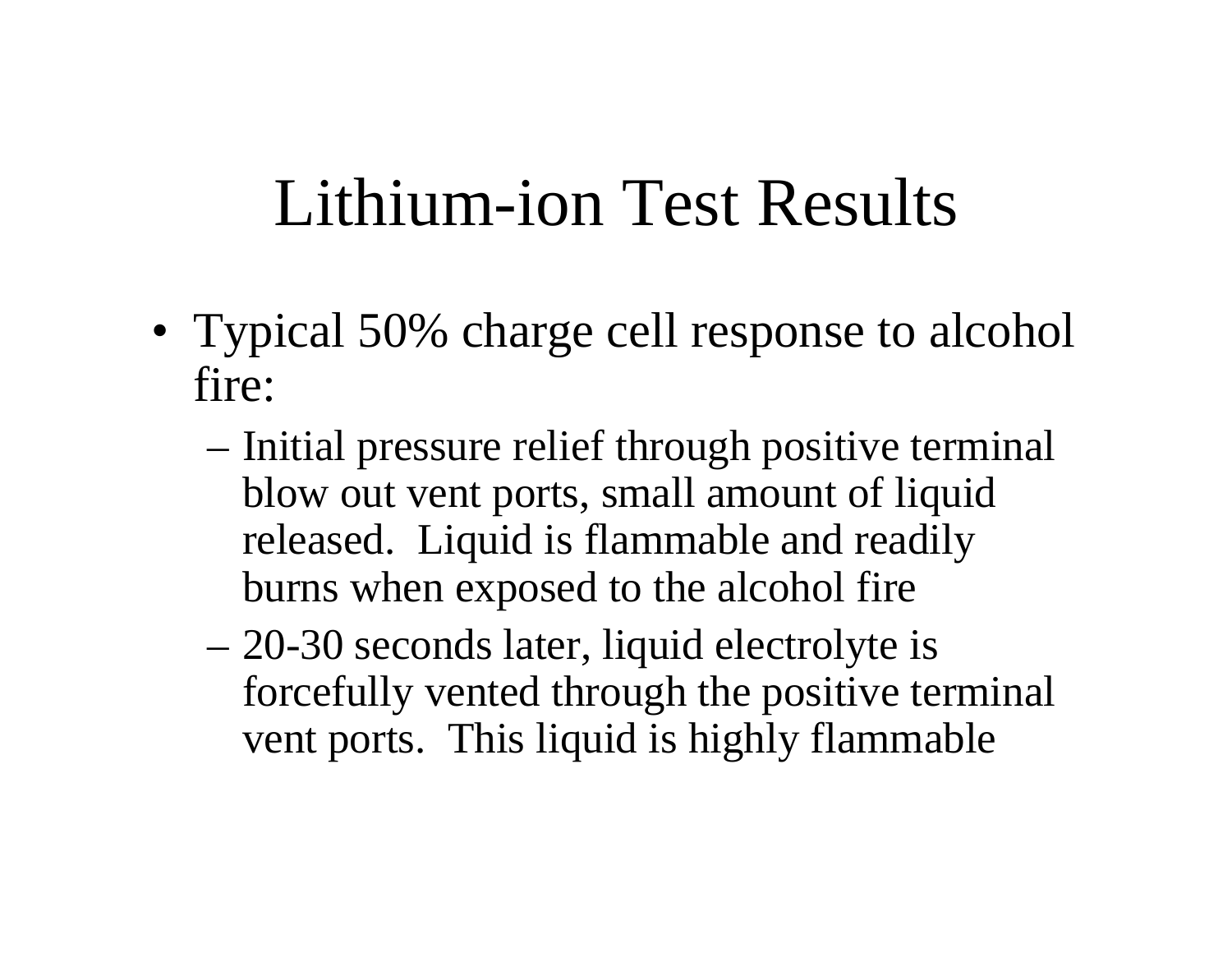- Typical 50% charge cell response to alcohol fire (cont'd):
	- Propagation: the heat generated by the cells that vented electrolyte would often ignite adjacent cells even after the alcohol fire had exhausted its fuel and gone out
	- Explosion: occasionally, a cell did not vent, and instead exploded forcefully, expelling the entire contents of the cell from the casing
		- Fire ball from electrolyte mist
		- Large pressure pulse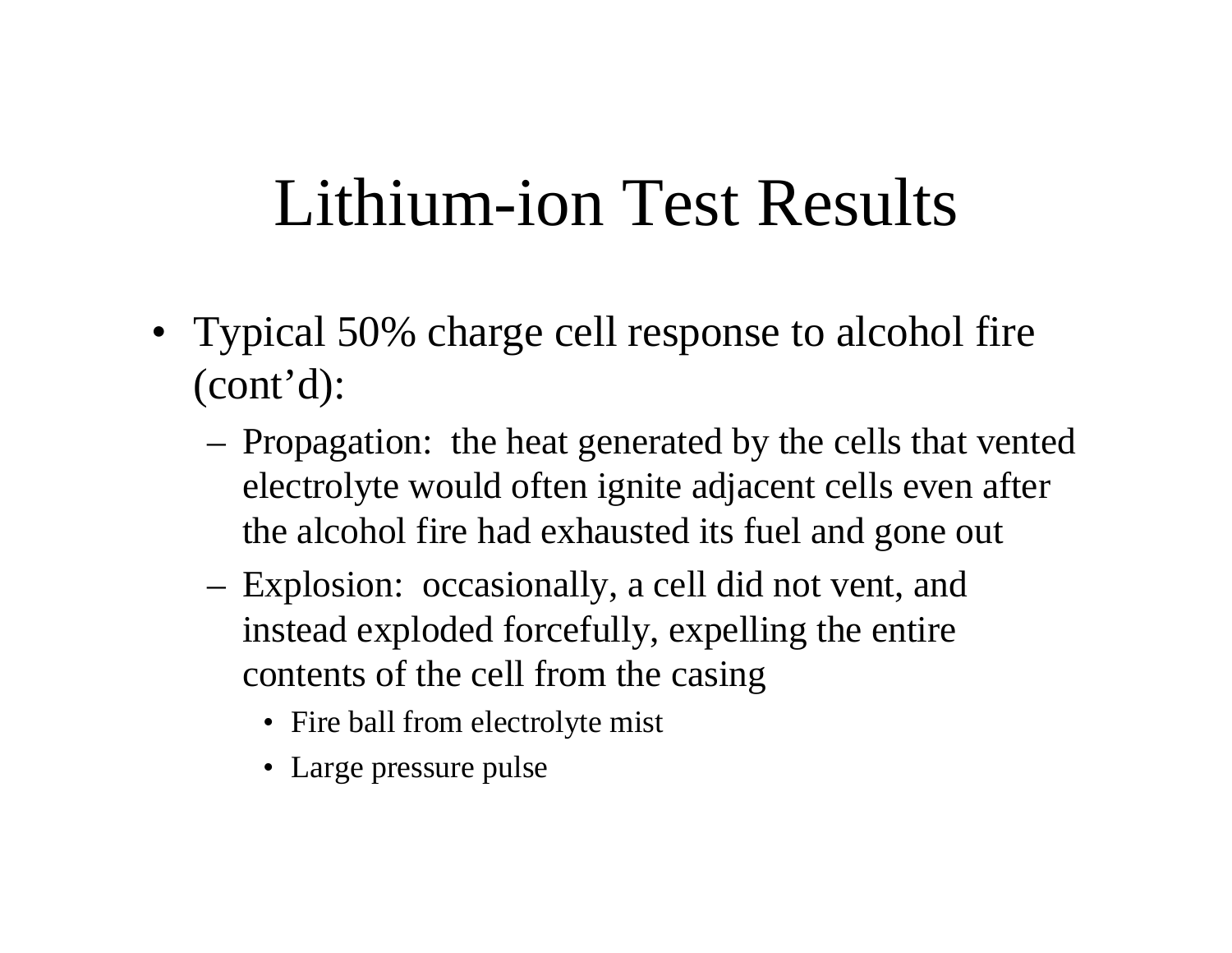- Typical 100% charge cell response to alcohol fire
	- Initial pressure relief through positive terminal blow out vent ports, small amount of liquid released. Liquid is flammable and readily burns when exposed to alcohol fire. Vent release much more forceful than at 50%.
	- 20-30 seconds later, liquid electrolyte is forcefully vented through the positive terminal vent ports. This liquid is highly flammable and included small white sparks sprayed out with the electrolyte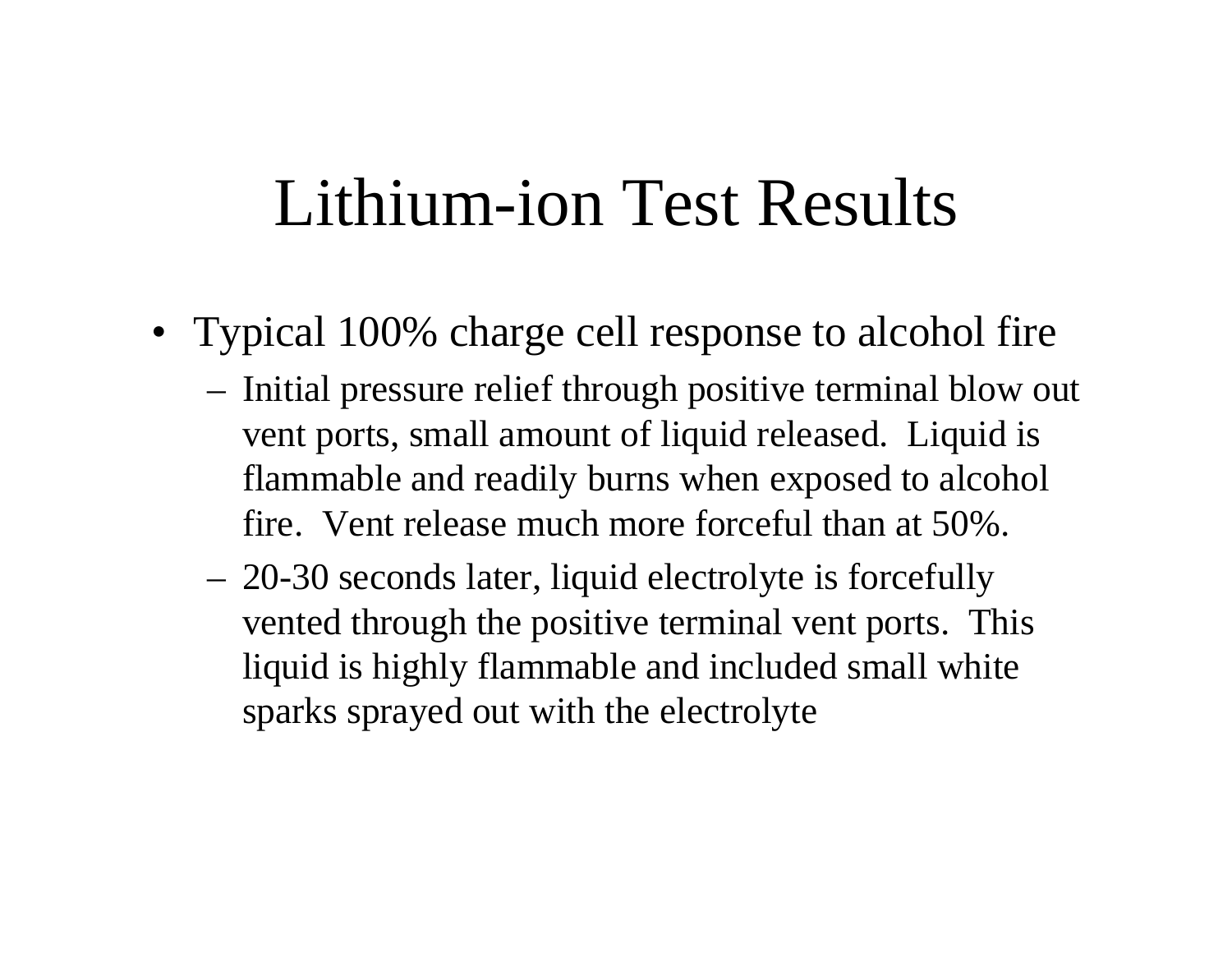- Typical 100% charge cell response to alcohol fire (cont'd):
	- Propagation: the heat generated by the cells that vented electrolyte would often ignite adjacent cells even after the alcohol fire had exhausted its fuel and gone out
	- Explosion: more common than at 50%, a cell did not vent, and instead exploded forcefully, expelling the entire contents of the cell from the casing. Event was more forceful at 100% charge.
		- Fire ball from electrolyte mist
		- Large pressure pulse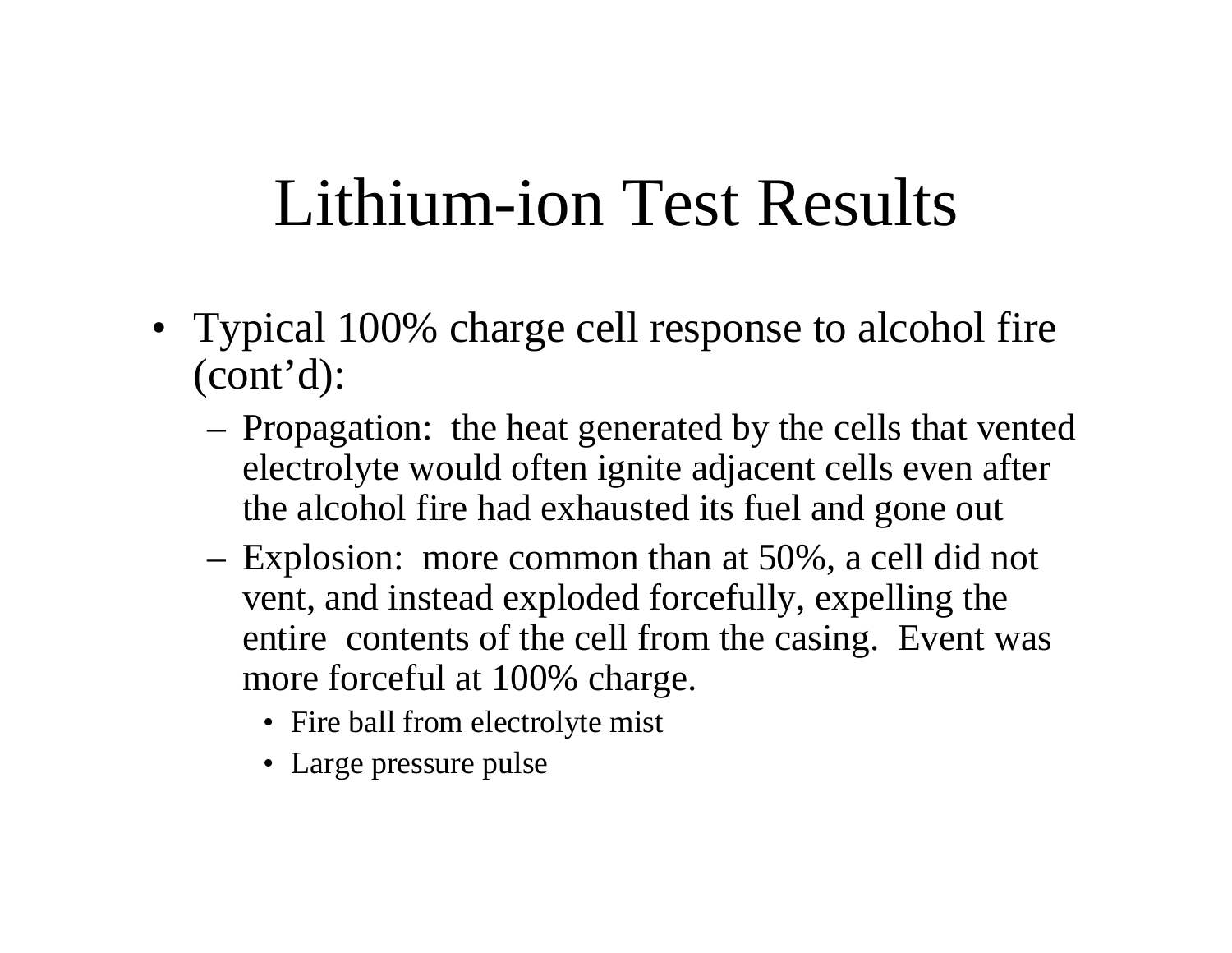# 18650 Cell after exposure to alcohol fire

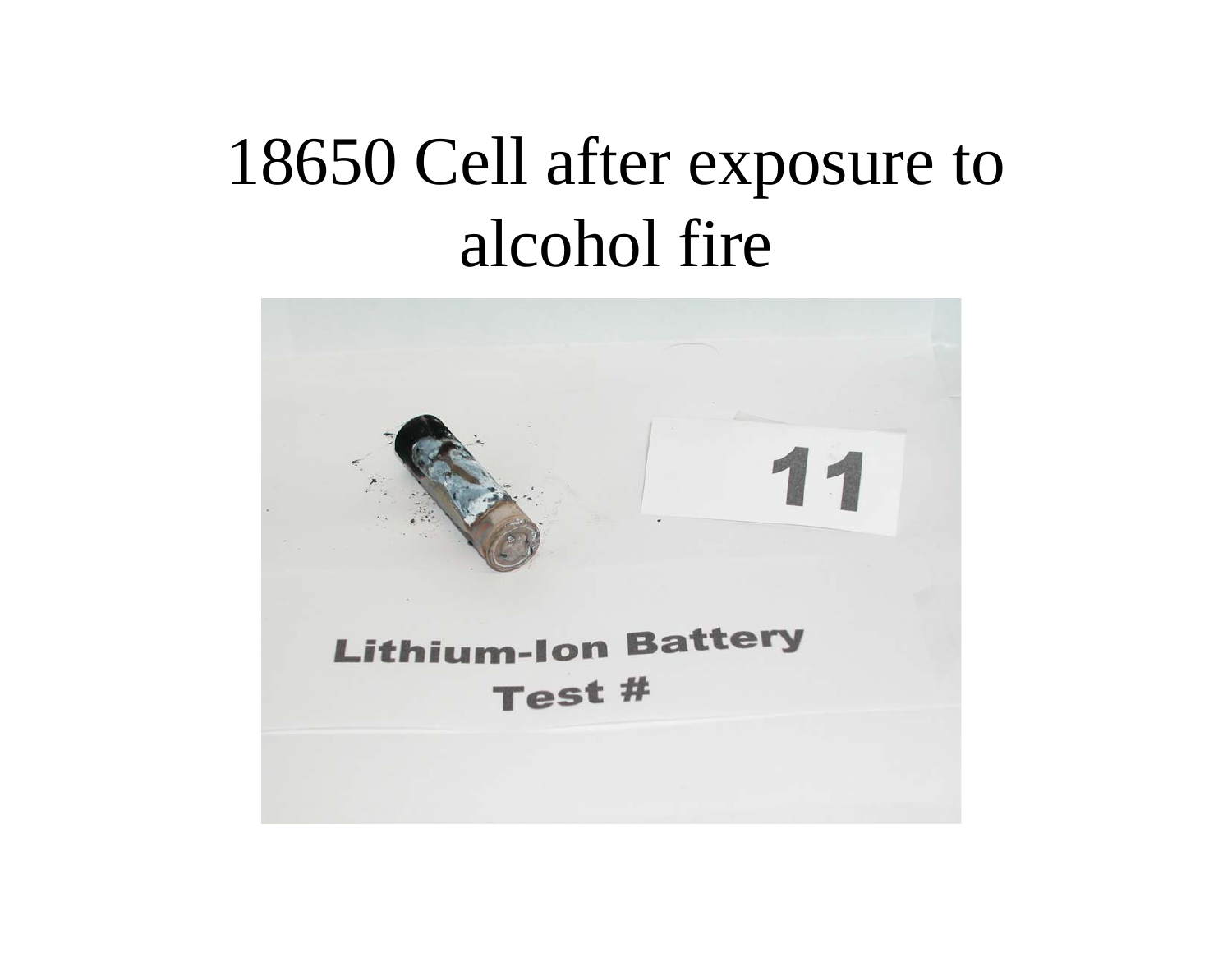#### Remains of exploded cell

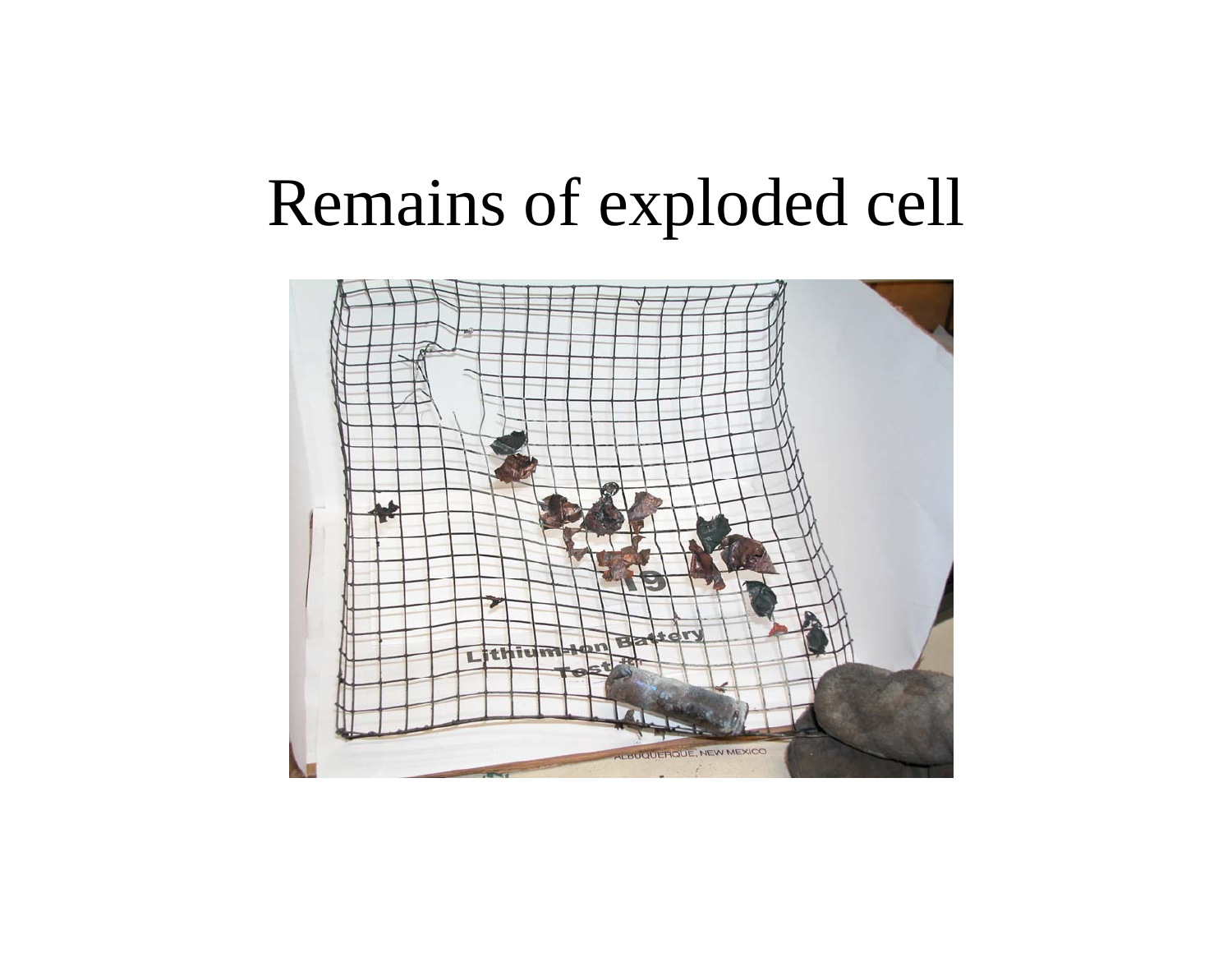# 5% and 3% Halon Extinguisher Tests

- Tests were conducted with groups of 8 batteries,the Halon system was discharged at either the initial first event or second event.
- Batteries were tested at both 100% charge and 50% charge.
- Halon immediately extinguished the pan fire in each case, removing the heat source.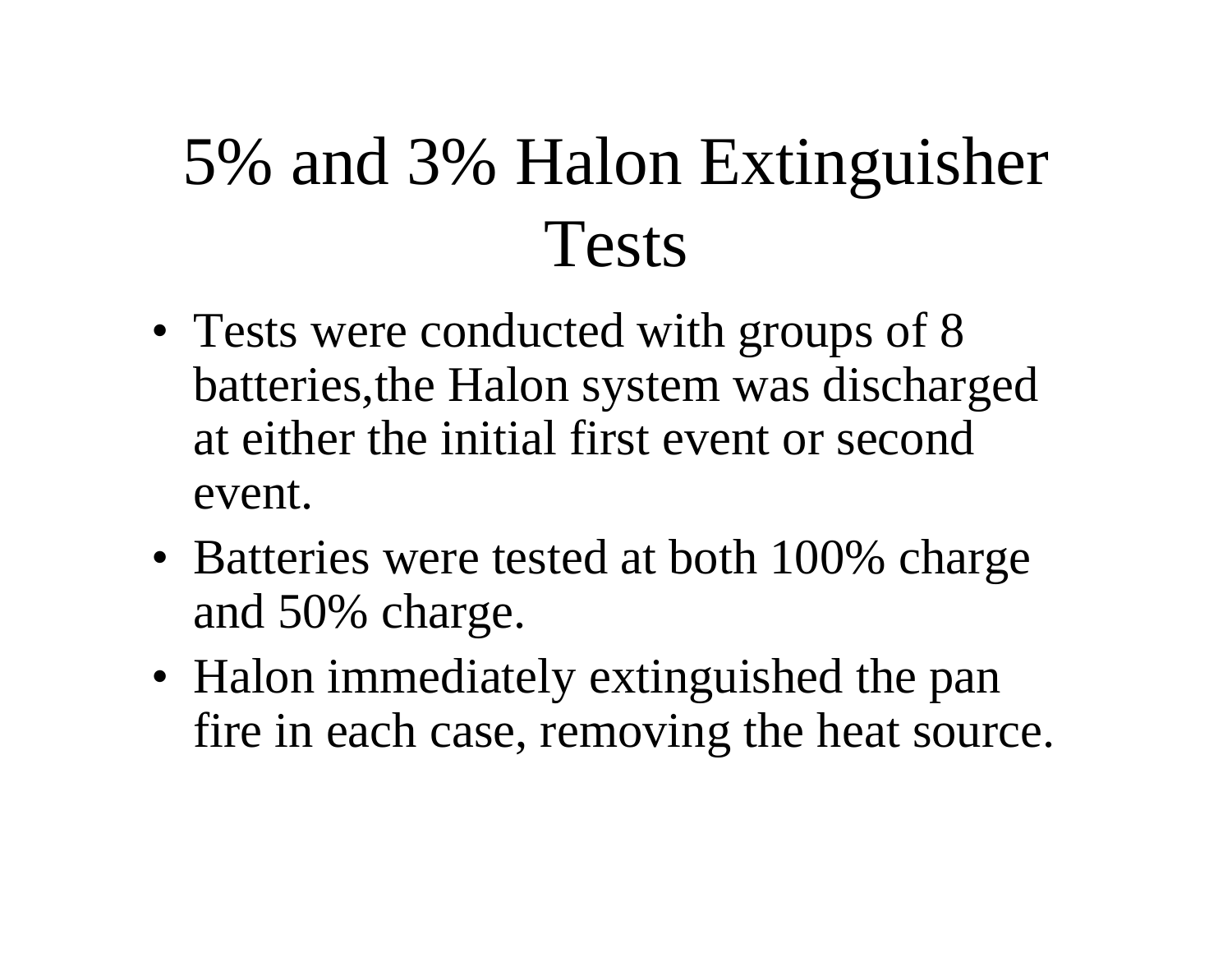#### 5% and 3% Halon Test Results

- Halon extinguished the burning electrolyte from both first event fires and second event fires
- Halon discharged at first event prevented any additional venting or explosion by removing the heat source before the batteries reached critical temperature
- Halon discharged at the second event did not prevent additional batteries from venting, but the electrolyte did not catch fire. The test article filled with electrolyte gas. At 100% charge, white sparks can still be seen.
- 3% was just as effective as 5%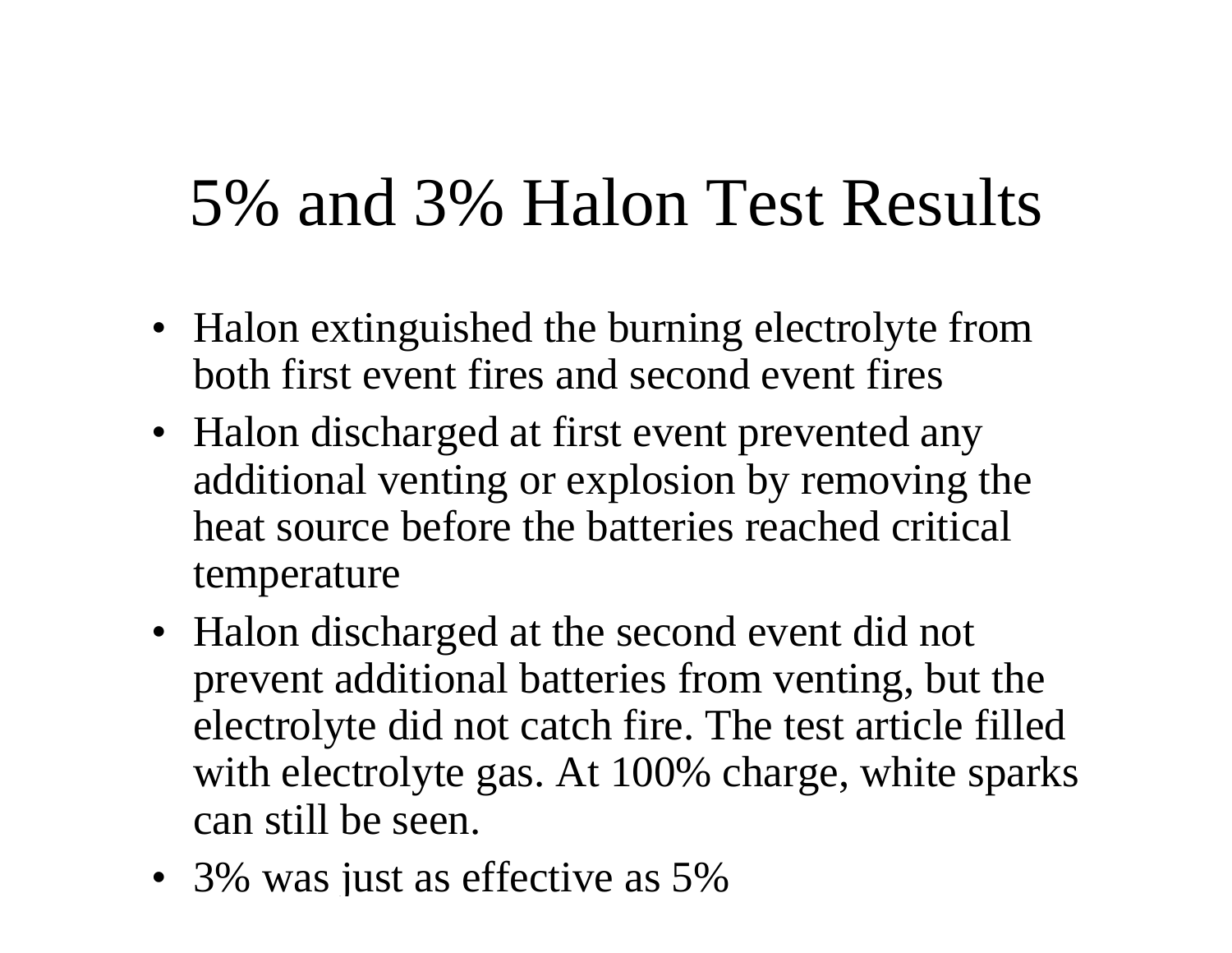# Cargo Liner Exposure Tests

- Each test was conducted using 4 cells bound together and secured horizontally so that the positive terminals were 3" from the vertical cargo liner
- Batteries were tested at both 50 and 100% charge.
- Thin wall (single layer) liners were tested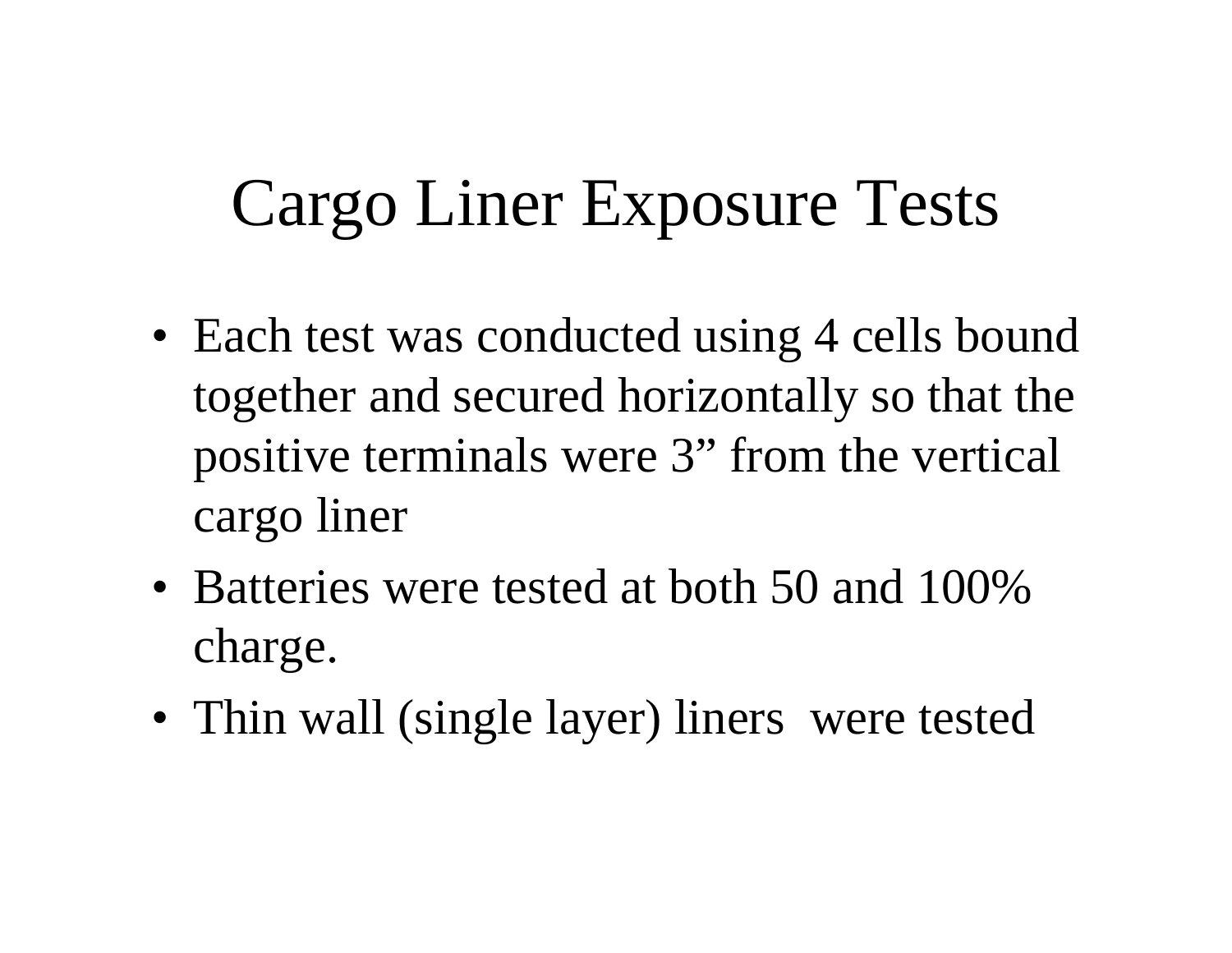# Cargo Liner Exposure Test Results

- 50% charge.
	- The burning electrolyte charred the liner, but did not penetrate
- 100% charge
	- The burning electrolyte and small sparks had no effect on the liner other than charring
	- – One battery exploded and impacted the liner, knocking it off the stand, but did not damage the liner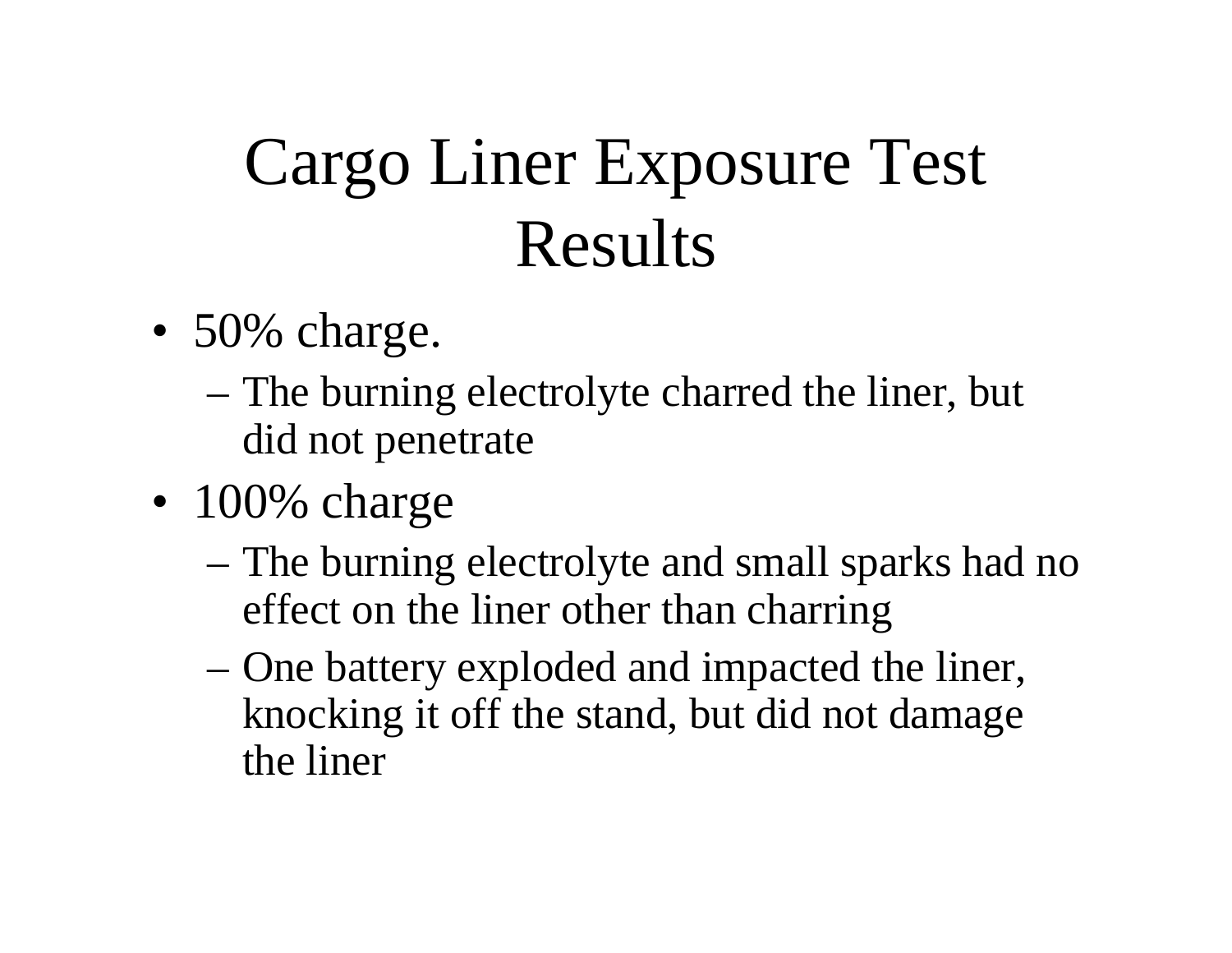#### Pressure Pulse Tests

- Tests were conducted in a sealed 10 m3 steel chamber.
- Batteries were tested at both 50 and 100%
- Batteries were tested individually and in groups of four.
- The chamber air temperature and pressure were measured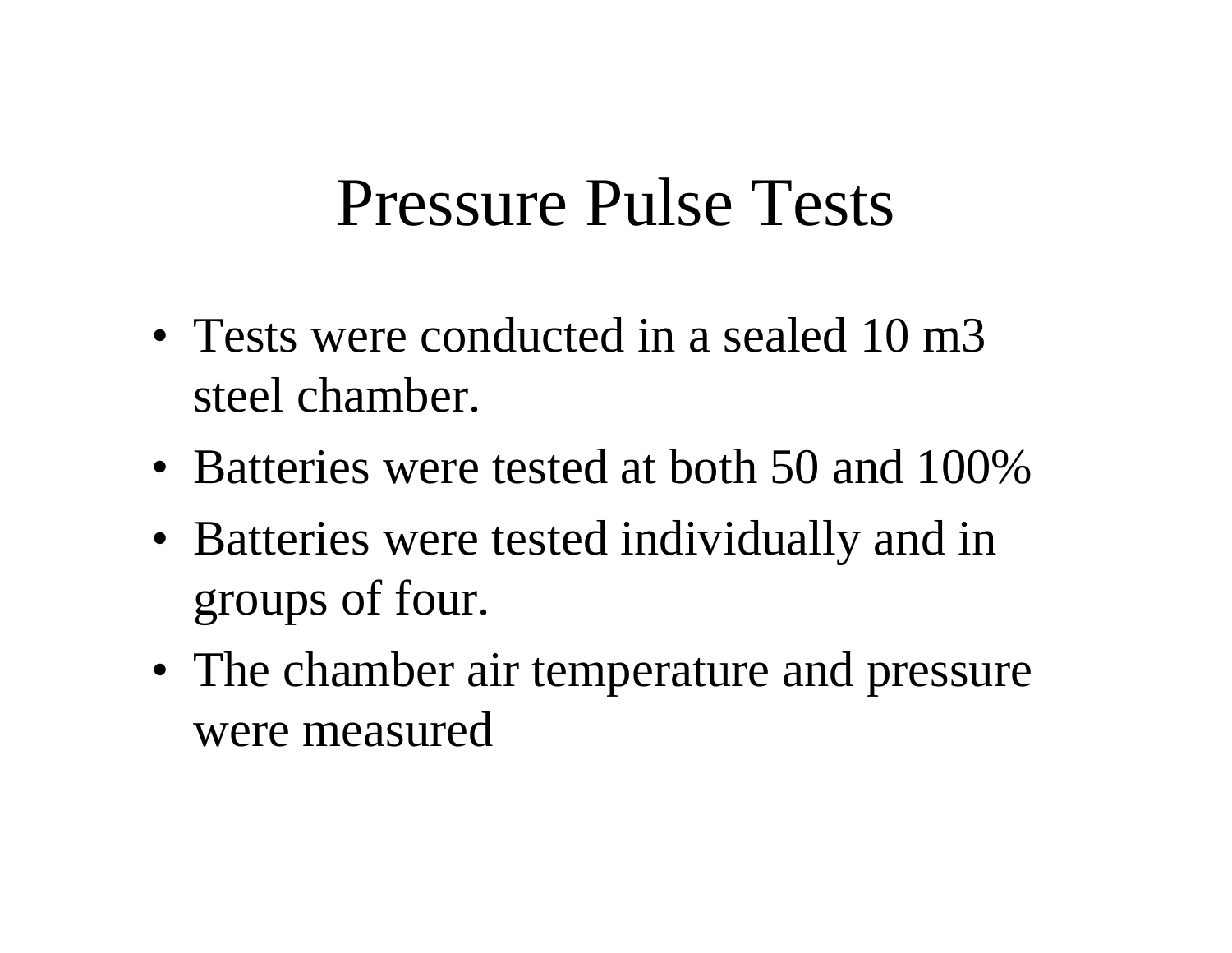#### Pressure Pulse Facility

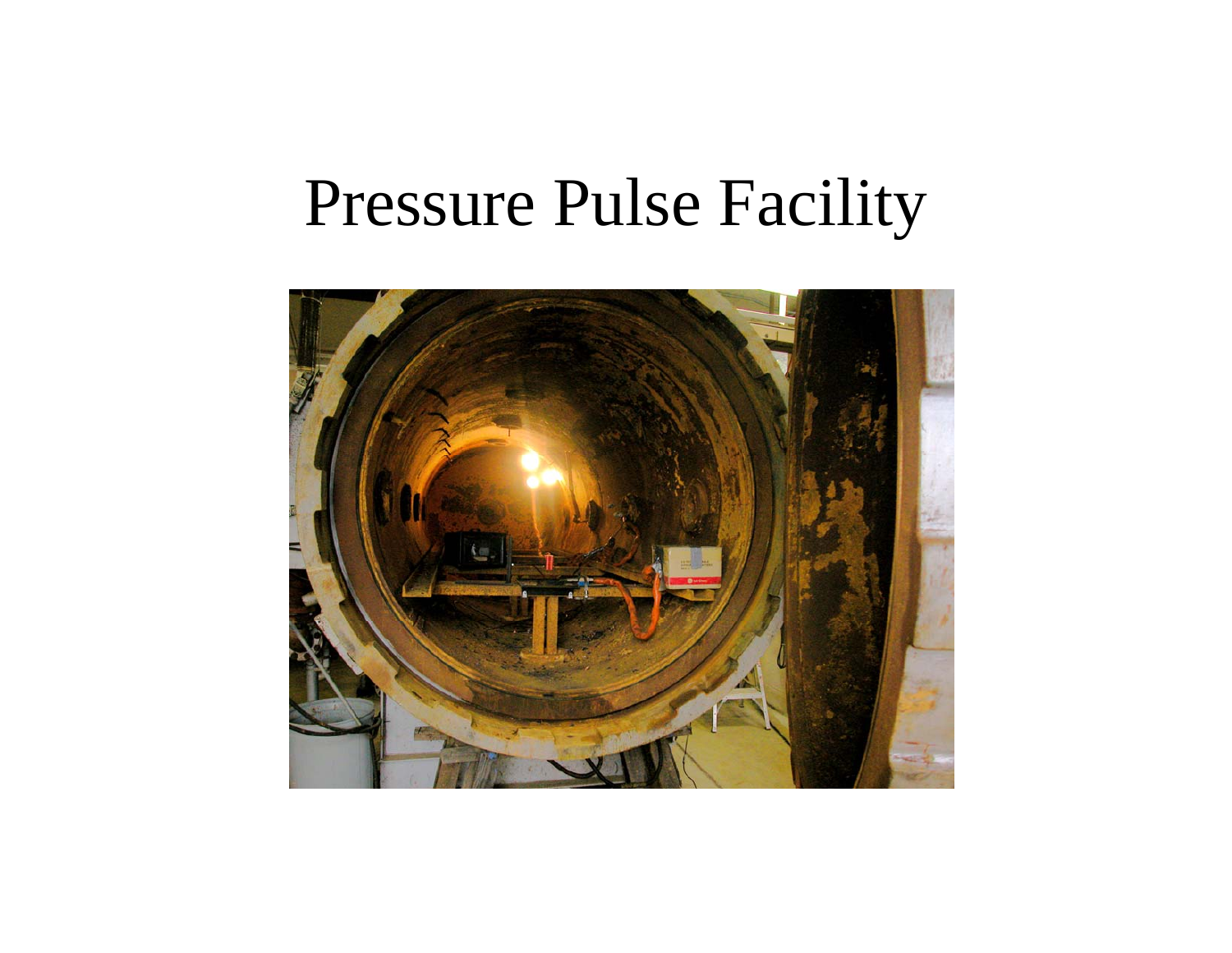#### Pressure Pulse Results

- Cargo compartments are designed to equalize pressure at about 1 psi differential
- A single battery raises the pressure in the nearly airtight 10 m3 facility 0.2 psi
- Four batteries can raise it as much as 1.2 psi
- A single exploding battery can raise the pressure 0.5 psi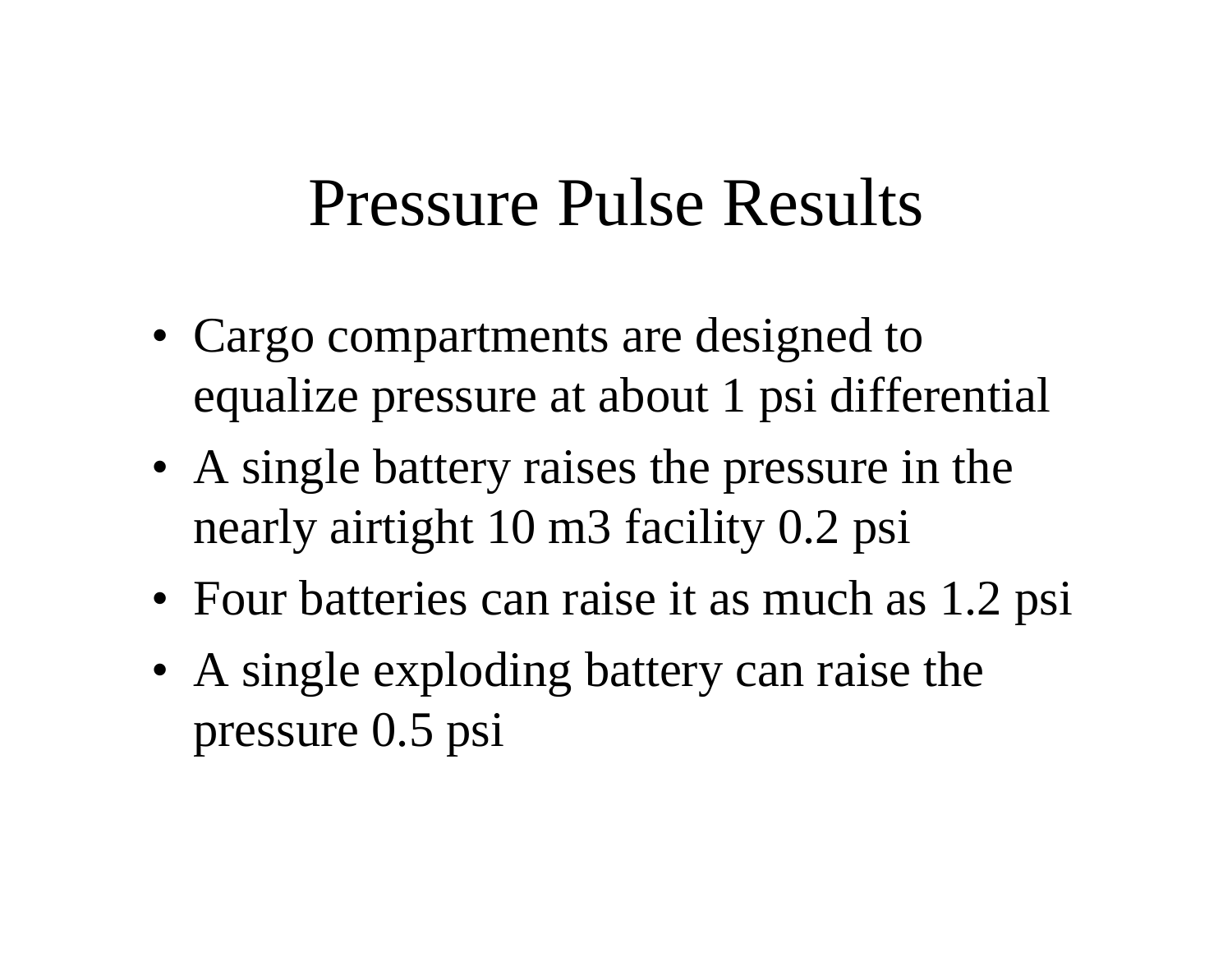#### Typical Pressure Pulse Results

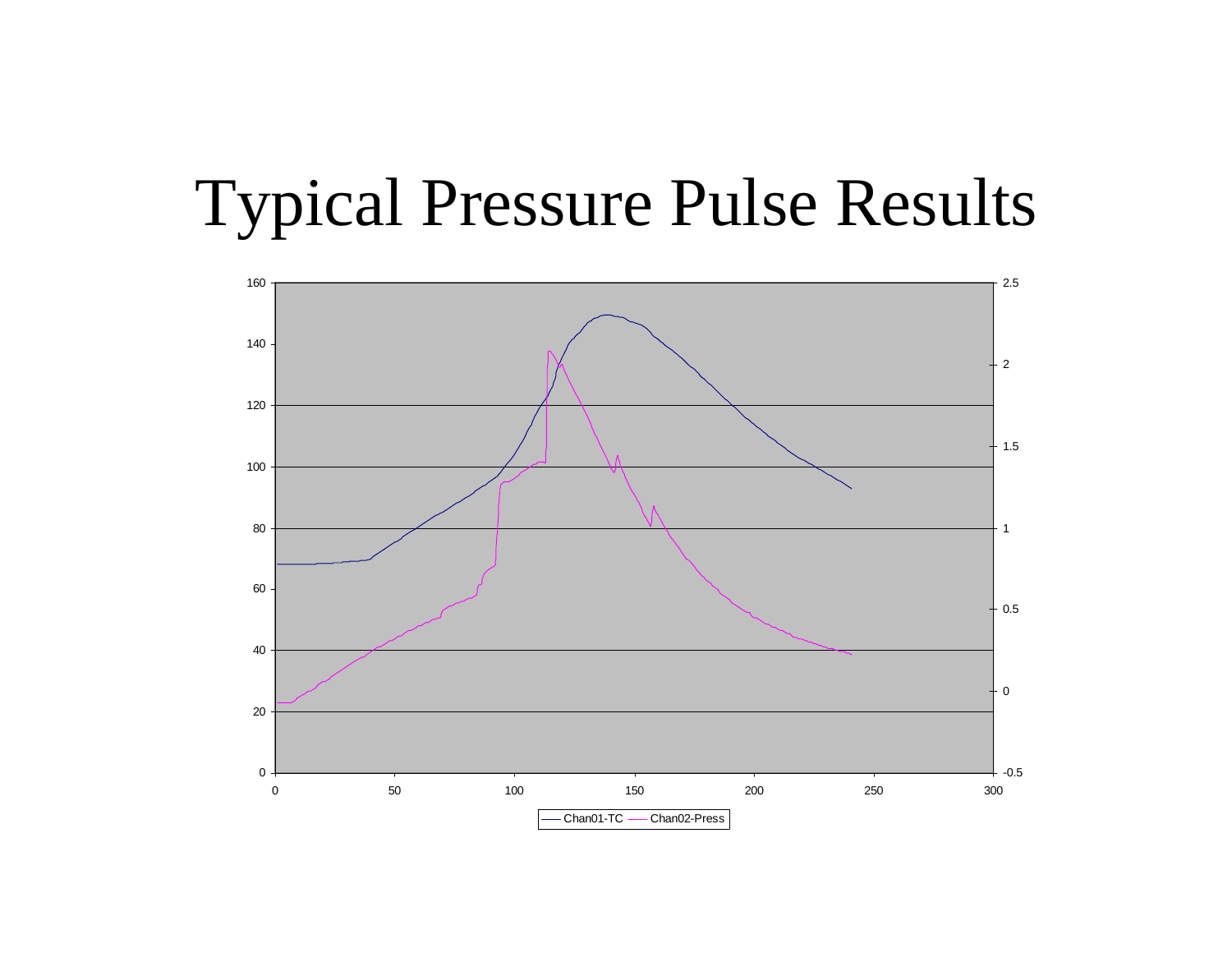# Oven Test Facility

- Insulated steel one foot cube, with removable lid
- Cells suspended in center of box
- Heat applied to bottom of box
- Temperature measured at midpoint and near top of box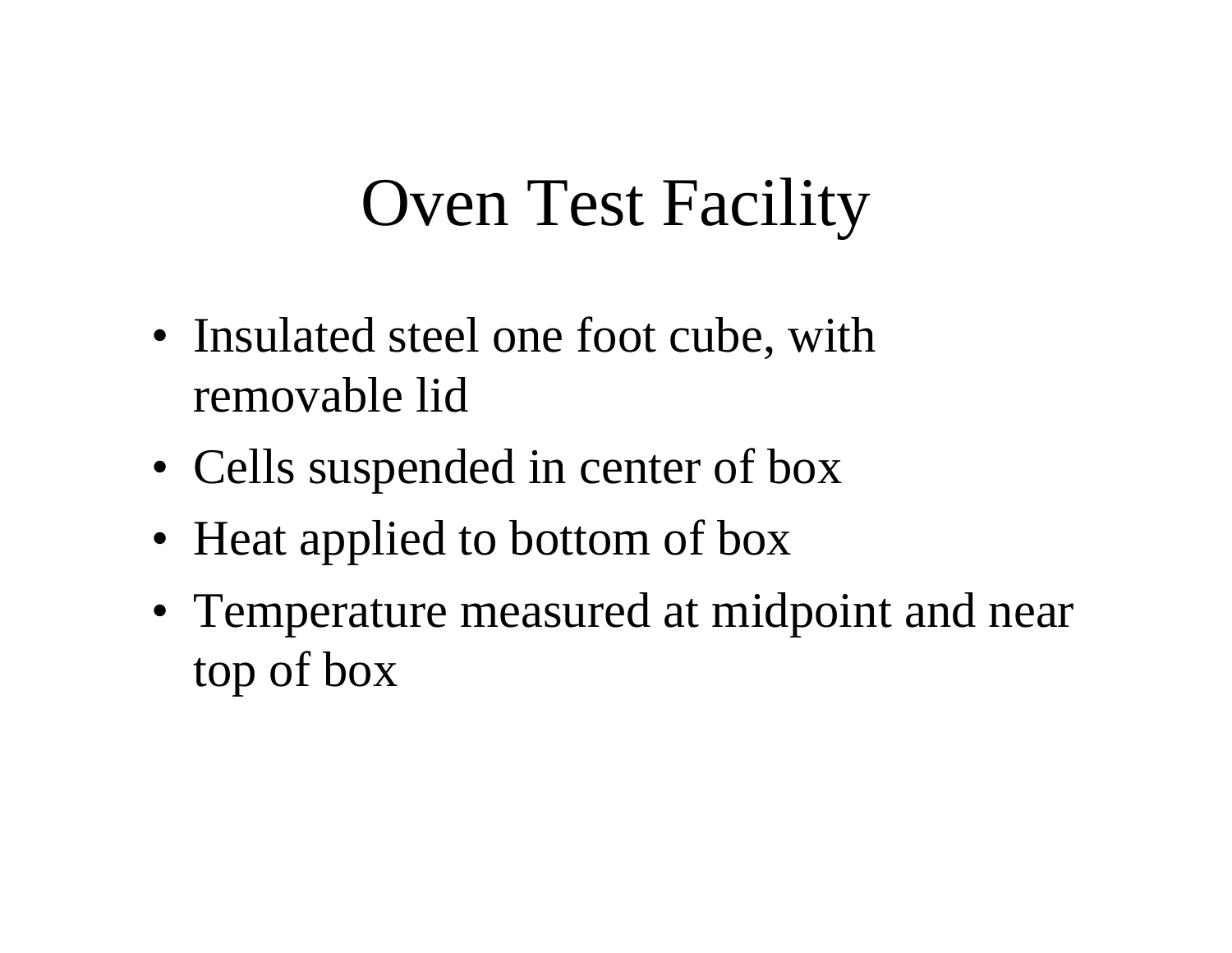#### Oven Test Facility

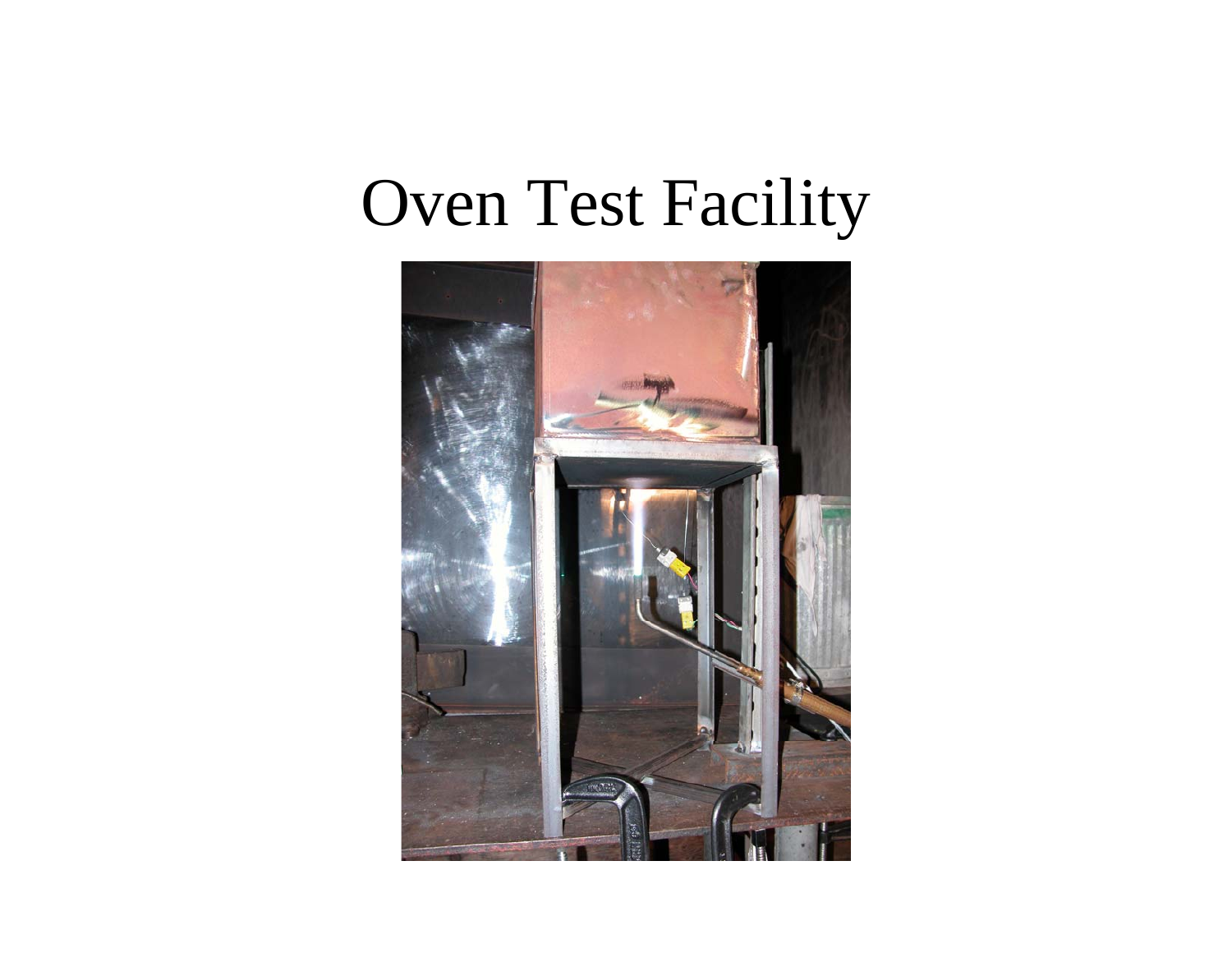#### Oven Test Results

- Cells vented at 470-500 DegF
- Heat was released during both first and second event venting
- The electrolyte gas occasionally exploded due to hot surface ignition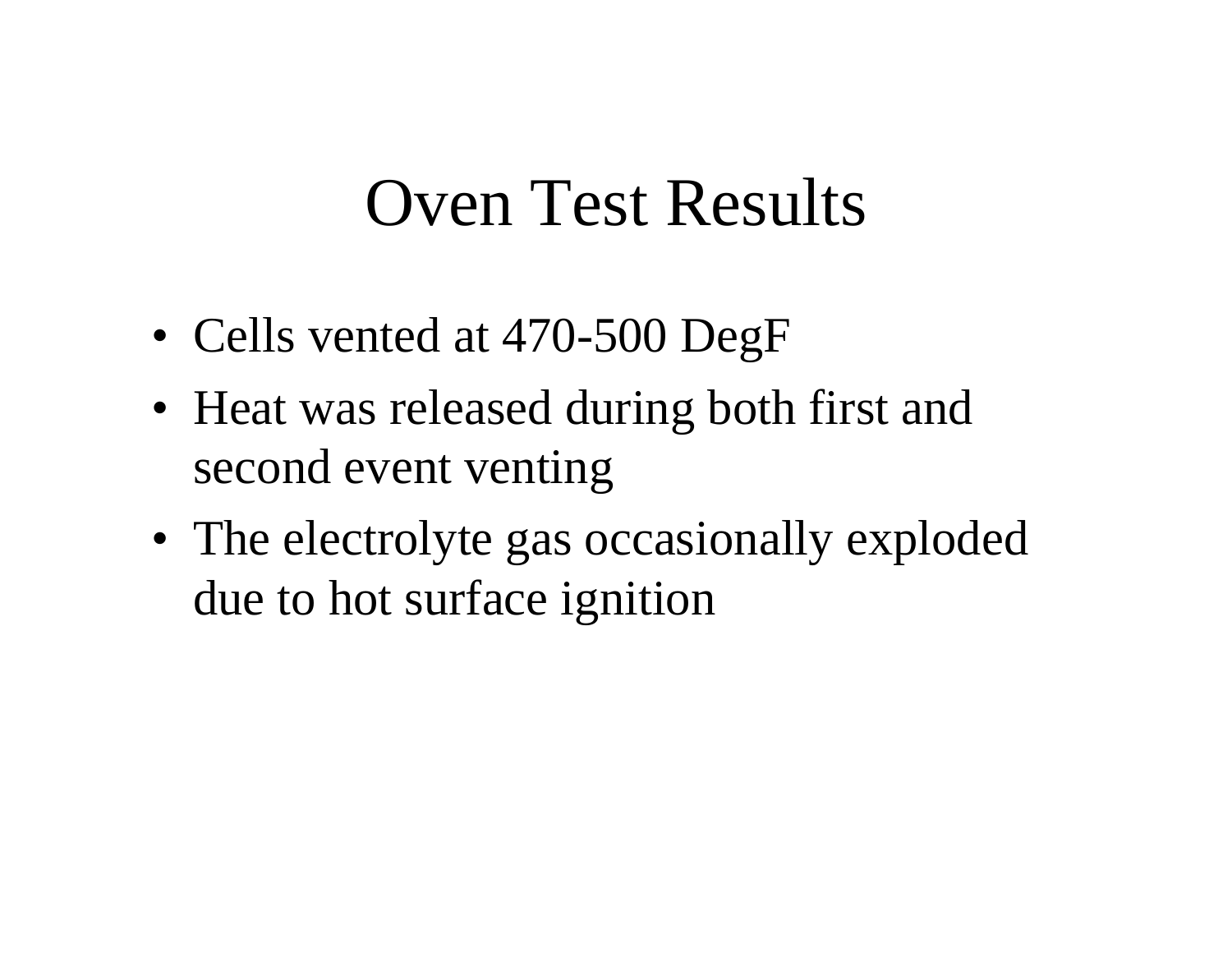## Typical Oven Test Results

**Test 86: Sanyo High Capacity, 50% Charge, Oven/Box Test**